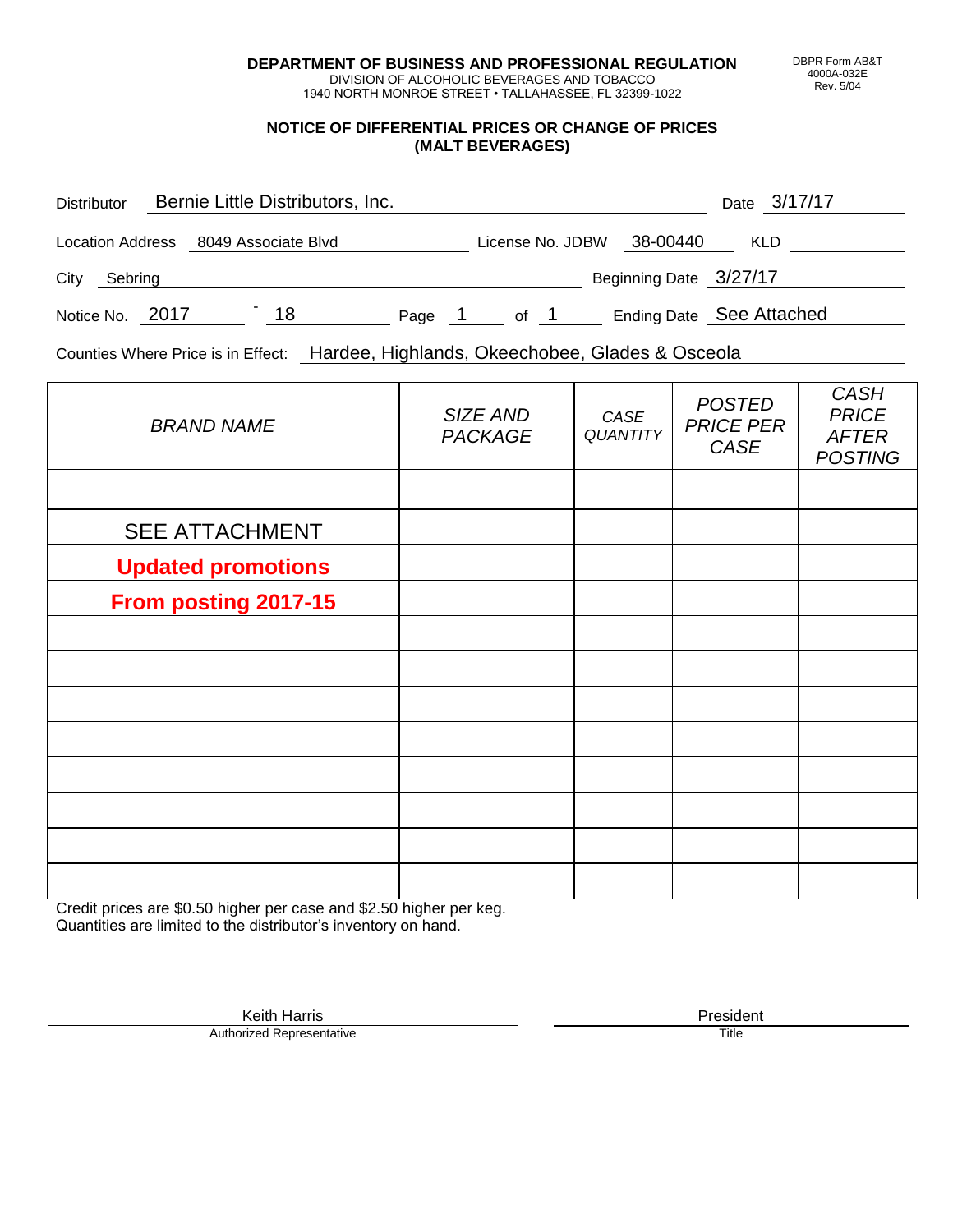|                                                                 |                         |          |          | Posted  | Frontline |        |          |                           |
|-----------------------------------------------------------------|-------------------------|----------|----------|---------|-----------|--------|----------|---------------------------|
| <b>Brands</b>                                                   | Package                 | Start    | Stop     | Price   | Price     | Otv.   | Premise  | Comment                   |
| Bud, Bud Lt                                                     | 24/8oz Can              | 03/13/17 | 07/02/17 | \$12.30 | \$13.25   | $5-19$ | Off      |                           |
| Bud, Bud Lt                                                     | 24/8oz Can              | 03/13/17 | 07/02/17 | \$11.40 | \$13.25   | $20+$  | Off      |                           |
| Bud & Bud Lt                                                    | 24/8oz Can 2/12         | 03/13/17 | 07/02/17 | \$13.10 | \$13.60   | $5-19$ | Off      |                           |
| Bud & Bud Lt                                                    | 24/8oz Can 2/12         | 03/13/17 | 07/02/17 | \$12.20 | \$13.60   | $20+$  | Off      |                           |
|                                                                 |                         |          |          |         |           |        |          | <b>Stop Date Extended</b> |
| Michelob Ultra                                                  | 24/8oz Can 2/12         | 03/13/17 | 07/02/17 | \$13.50 | \$14.45   | $5-19$ | Off      |                           |
| Michelob Ultra                                                  | 24/8oz Can 2/12         | 03/13/17 | 07/02/17 | \$12.20 | \$14.45   | $20+$  | Off      |                           |
|                                                                 |                         |          |          |         |           |        |          |                           |
| Michelob Ultra                                                  | 24/8oz Can              | 03/13/17 | 07/02/17 | \$12.70 | \$14.35   | $5-19$ | Off      |                           |
| Michelob Ultra                                                  | 24/8oz Can              | 03/13/17 | 07/02/17 | \$11.40 | \$14.35   | $20+$  | Off      |                           |
| Brands & Packages above may be mixed and matched to achieve qty |                         |          |          |         |           |        |          |                           |
| Bud, Bud Lt, Select, Select 55                                  | 24/12oz Can/LNR 4/6     | 04/03/17 | 04/16/17 | 21.60   | 23.80     | $10+$  | Off      |                           |
|                                                                 |                         |          |          |         |           |        |          |                           |
| Michelob, Michelob Lt, Michelob Amberbock                       | 24/12oz LNNR 4/6        | 04/03/17 | 04/16/17 | 21.60   | 24.55     | $10+$  | Off      |                           |
|                                                                 |                         |          |          |         |           |        |          |                           |
| Land Shark                                                      | 24/12oz LNNR 4/6        | 04/03/17 | 04/16/17 | 16.50   | 24.55     | $10+$  | Off      |                           |
| Brands & Packages above may be mixed and matched to achieve qty |                         |          |          |         |           |        |          |                           |
|                                                                 |                         |          |          |         |           |        |          |                           |
| Bud, Bud Lt, Select, Select 55                                  | 24/12oz Can/LNR 4/6     | 04/17/17 | 06/18/17 | 21.60   | 23.80     | $10+$  | Off      |                           |
|                                                                 |                         |          |          |         |           |        |          |                           |
| Michelob, Michelob Lt, Michelob Amberbock                       | 24/12oz LNNR 4/6        | 04/17/17 | 06/18/17 | 21.60   | 24.55     | $10+$  | Off      |                           |
|                                                                 |                         |          |          |         |           |        |          |                           |
| Land Shark                                                      | 24/12oz LNNR 4/6        | 04/17/17 | 06/18/17 | 21.60   | 24.55     | 10-111 | Off      |                           |
| <b>Land Shark</b>                                               | 24/12oz LNNR 4/6        | 04/17/17 | 06/18/17 | 20.25   | 24.55     | $112+$ | Off      |                           |
| Brands & Packages above may be mixed and matched to achieve qty |                         |          |          |         |           |        |          |                           |
|                                                                 |                         |          |          |         |           |        |          |                           |
| Bud, Bud Lt, Select, Select 55                                  | 24/12oz Can/LNR 4/6     | 06/19/17 | 06/25/17 | 21.60   | 23.80     | $10+$  | Off      |                           |
|                                                                 |                         |          |          |         |           |        |          |                           |
| Michelob, Michelob Lt, Michelob Amberbock                       | 24/12oz LNNR 4/6        | 06/19/17 | 06/25/17 | 21.60   | 24.55     | $10+$  | Off      |                           |
|                                                                 |                         |          |          |         |           |        |          |                           |
| <b>Land Shark</b>                                               | 24/12oz LNNR 4/6        | 06/19/17 | 06/25/17 | 16.50   | 24.55     | $10+$  | Off      |                           |
| Brands & Packages above may be mixed and matched to achieve qty |                         |          |          |         |           |        |          |                           |
|                                                                 |                         |          |          |         |           |        |          |                           |
| Bud, Bud Lt, Select, Select 55                                  | 24/12oz Can/LNR 4/6     | 06/26/17 | 07/02/17 | 21.60   | 23.80     | $10+$  | Off      |                           |
|                                                                 |                         |          |          |         |           |        |          |                           |
| Michelob, Michelob Lt, Michelob Amberbock                       | 24/12oz LNNR 4/6        | 06/26/17 | 07/02/17 | 21.60   | 24.55     | $10+$  | Off      |                           |
|                                                                 |                         |          |          |         |           |        |          |                           |
| Land Shark                                                      | 24/12oz LNNR 4/6        | 06/26/17 | 07/02/17 | 21.60   | 24.55     | 10-111 | Off      |                           |
| <b>Land Shark</b>                                               | 24/12oz LNNR 4/6        | 06/26/17 | 07/02/17 | 20.25   | 24.55     | $112+$ | Off      |                           |
| Brands & Packages above may be mixed and matched to achieve qty |                         |          |          |         |           |        |          |                           |
|                                                                 |                         |          |          |         |           |        |          |                           |
| Bud, Bud Lt                                                     | 24/16oz Can 6/4         | 09/12/16 | 07/02/17 | 22.65   | 25.65     | $5+$   | On & Off | <b>Stop Date Extended</b> |
| Brands & Packages above may be mixed and matched to achieve qty |                         |          |          |         |           |        |          |                           |
|                                                                 |                         |          |          |         |           |        |          |                           |
| Bud, Bud Lt                                                     | 24/16oz Can 3/8         | 06/05/17 | 06/25/17 | 19.45   | 25.20     | $25+$  | Off      |                           |
| Michelob Ultra                                                  | 24/16oz Can 3/8         | 06/05/17 | 06/25/17 | 19.45   | 27.10     | $25+$  | Off      |                           |
| Brands & Packages above may be mixed and matched to achieve qty |                         |          |          |         |           |        |          |                           |
|                                                                 |                         |          |          |         |           |        |          |                           |
| Bud, Bud Lt                                                     | 24/16oz CALNR 3/8       | 04/03/17 | 04/16/17 | 23.45   | 27.60     | $30+$  | Off      |                           |
| Bud, Bud Lt                                                     | 24/16oz CALNR 3/8       |          |          |         |           | $30+$  | Off      |                           |
| Brands & Packages above may be mixed and matched to achieve qty |                         | 05/01/17 | 05/14/17 | 23.45   | 27.60     |        |          |                           |
|                                                                 |                         |          |          |         |           |        |          |                           |
| Bud, Bud Lt                                                     | 24/16oz Can             | 09/12/16 | 07/02/17 | 20.90   | 27.60     | $30+$  | Off      | <b>Stop Date Extended</b> |
| Brands & Packages above may be mixed and matched to achieve qty |                         |          |          |         |           |        |          |                           |
|                                                                 |                         |          |          |         |           |        |          |                           |
| Bud, Bud Lt, Select & Select 55                                 | 18pk/12oz Can & LNNR    | 09/12/16 | 07/02/17 | 14.80   | 16.90     | $20+$  | Off      | <b>Stop Date Extended</b> |
| Brands & Packages above may be mixed and matched to achieve qty |                         |          |          |         |           |        |          |                           |
|                                                                 |                         |          |          |         |           |        |          |                           |
| Bud, Bud Lt, Select & Select 55                                 | 24/12oz LNNR 2/12       | 09/12/16 | 07/02/17 | 21.55   | 22.50     | $10+$  | On       | <b>Stop Date Extended</b> |
| Brands & Packages above may be mixed and matched to achieve qty |                         |          |          |         |           |        |          |                           |
|                                                                 |                         |          |          |         |           |        |          |                           |
| Bud, Bud Lt, Select & Select 55                                 | 24/12oz Can & LNNR 2/12 | 03/22/17 | 01/25/17 | 21.55   | 22.50     | $10+$  | Off      | <b>Stop Date Extended</b> |
| Brands & Packages above may be mixed and matched to achieve qty |                         |          |          |         |           |        |          |                           |
|                                                                 |                         |          |          |         |           |        |          |                           |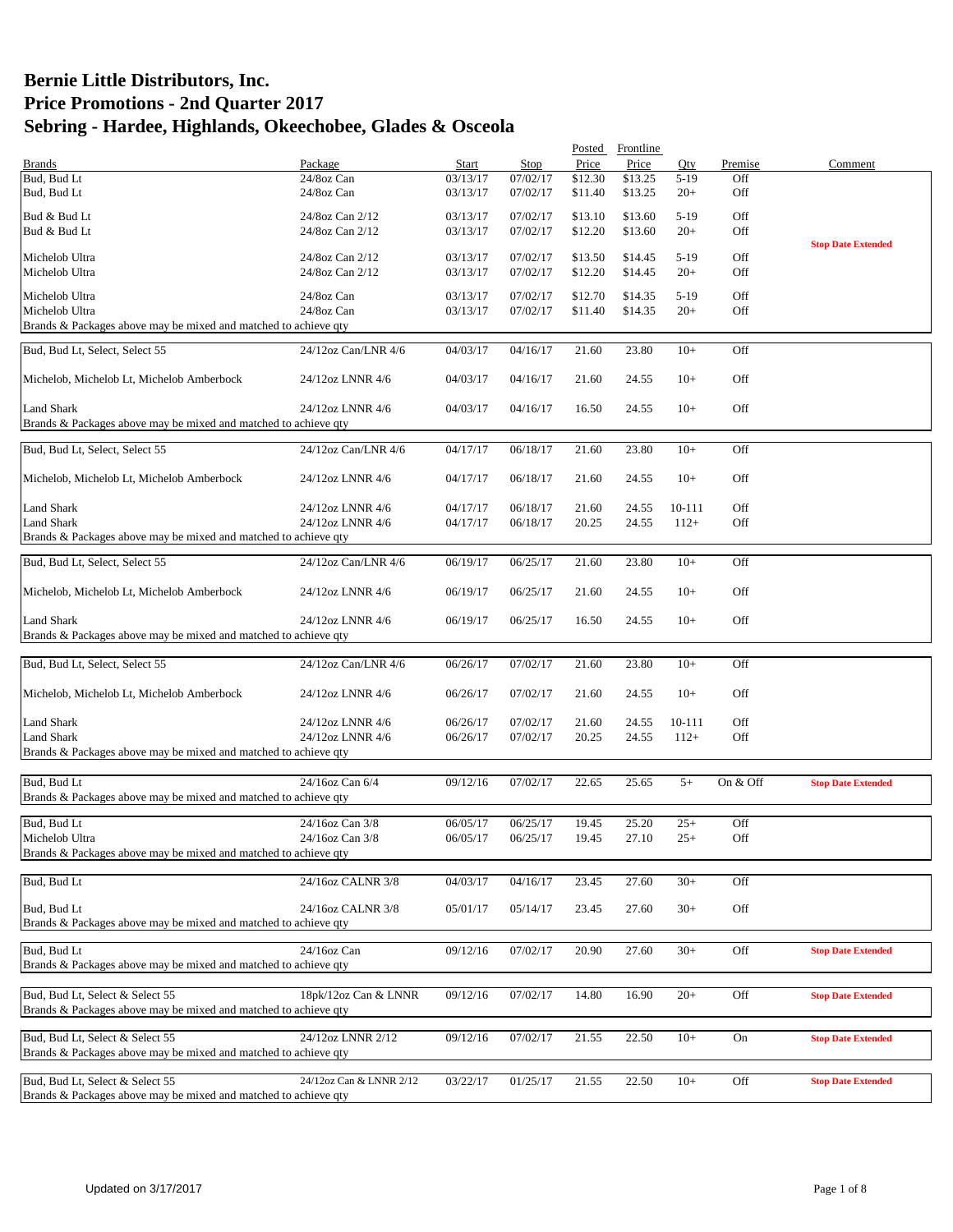| Package<br>Start<br>Price<br>Price<br>Comment<br><b>Brands</b><br>Stop<br>Oty.<br>Premise<br>07/02/17<br>Bud, Bud Lt, Select & Select 55<br>$24/12$ oz Can<br>09/12/16<br>22.60<br>Off<br>20.75<br>10-44<br>Off<br>Bud, Bud Lt, Select & Select 55<br>$24/12$ oz Can<br>09/12/16<br>07/02/17<br>19.75<br>22.60<br>$45+$<br>Bud, Bud Lt,<br>24/12oz LNNR<br>07/02/17<br>20.75<br>22.60<br>Off<br>09/12/16<br>10-44<br>07/02/17<br>22.60<br>Off<br>Bud, Bud Lt,<br>24/12oz LNNR<br>09/12/16<br>19.75<br>$45+$<br><b>Stop Date Extended</b><br>Off<br><b>Bud Light Lime</b><br>24/12oz LNNR/Can<br>09/12/16<br>07/02/17<br>22.20<br>24.10<br>$10 - 44$<br>07/02/17<br><b>Bud Light Lime</b><br>24/12oz LNNR/Can<br>09/12/16<br>19.75<br>24.10<br>$45+$<br>Off<br>09/12/16<br>07/02/17<br>Off<br>Michelob Ultra<br>24/12oz Can & LNNR<br>22.20<br>24.10<br>10-44<br>Michelob Ultra<br>Off<br>24/12oz Can & LNNR<br>09/12/16<br>07/02/17<br>20.70<br>24.10<br>$45+$<br>Brands & Packages above may be mixed and matched to achieve qty<br>Bud, Bud Light, Select<br>24/16oz ALNR/CALNR<br>01/02/17<br>07/02/17<br>\$21.55<br>\$28.50<br>$144+$<br>On<br><b>Stop Date Extended</b><br>Brands & Packages above may be mixed and matched to achieve qty<br>Bud, Bud Lt<br>24/16oz CALNR<br>07/02/17<br>09/12/16<br>24.85<br>28.50<br>$98+$<br>Off<br><b>Stop Date Extended</b><br>Brands & Packages above may be mixed and matched to achieve qty<br>Bud, Bud Lt<br>07/02/17<br>$33+$<br>20/16oz CALNR<br>02/06/17<br>17.95<br>23.00<br>Off<br><b>Stop Date Extended</b><br>Brands & Packages above may be mixed and matched to achieve qty<br>Bud Lt Lime & Platinum<br>07/02/17<br>30.67<br>$10+$<br>24/16 CALNR 3/8<br>03/27/17<br>36.15<br><b>On</b><br>Brands & Packages above may be mixed and matched to achieve qty<br>Oculto<br>07/02/17<br>$20+$<br>24/12oz LNNR 2/12<br>09/12/16<br>26.65<br>29.90<br>Off<br><b>Stop Date Extended</b><br>Brands & Packages above may be mixed and matched to achieve qty<br>BL Lime, Platinum, Black Crown, Mich Lt & Ultra<br>18/12oz LNNR/Cans<br>07/02/17<br>$5 - 59$<br>Off<br>09/12/16<br>16.95<br>18.45<br><b>Stop Date Extended</b><br>BL Lime, Platinum, Black Crown, Mich Lt & Ultra<br>09/12/16<br>07/02/17<br>18.45<br>$60+$<br>Off<br>18/12oz LNNR/Cans<br>15.85<br>Brands & Packages above may be mixed and matched to achieve qty<br>Mich, Mic Lt, Ultra, Ultra Amber, Amberbock & Ultra<br>Lime Cactus<br>24/12oz Can/LNNR 2/12<br>07/02/17<br>Off<br>11/24/16<br>23.90<br>24.85<br>$5+$<br><b>Stop Date Extended</b><br>Michelob Ultra<br>$5+$<br>Off<br>24/16oz CALNR 3/8<br>11/24/16<br>07/02/17<br>35.85<br>37.25<br>Brands & Packages above may be mixed and matched to achieve qty<br>BL Lime, Platinum, Black Crown & Landshark<br>09/12/16<br>07/02/17<br>20.45<br>24.10<br>$10+$<br>ON<br>24/12oz LNNR 2/12<br><b>Stop Date Extended</b><br>09/12/16<br>07/02/17<br>$10+$<br>ON<br>BL Lime, Platinum & Landshark<br>24/12oz Cans 2/12<br>20.45<br>24.10<br>Brands & Packages above may be mixed and matched to achieve qty<br>Off<br>04/30/17<br>23.15<br>24.10<br>$1+$<br>BL Lime, Platinum & Black Crown<br>24/12oz Cans/LNNR 2/12<br>03/22/17<br>BLL Rita Family (Lime, Straw, Mango, Raz, Orange, Grape,<br>Peach & Seasonal)<br>03/22/17<br>04/30/17<br>23.15<br>Off<br>24/8oz Can 2/12<br>24.10<br>$1-6$<br>BLL Rita Family (Lime, Straw, Mango, Raz, Orange, Grape,<br>Off<br>Peach & Seasonal)<br>03/22/17<br>04/30/17<br>21.30<br>$7+$<br>24/8oz Can 2/12<br>24.10<br>Brands & Packages above may be mixed and matched to achieve qty<br>BL Lime, Platinum & Black Crown<br>05/01/17<br>05/07/17<br>23.15<br>24.10<br>Off<br>24/12oz Cans/LNNR 2/12<br>$1+$<br>BLL Rita Family (Lime, Straw, Mango, Raz, Orange, Grape,<br>Off<br>Peach & Seasonal)<br>24/8oz Can 2/12<br>05/01/17<br>05/07/17<br>23.15<br>24.10<br>$1-6$<br>BLL Rita Family (Lime, Straw, Mango, Raz, Orange, Grape,<br>Peach & Seasonal)<br>24/8oz Can 2/12<br>05/01/17<br>05/07/17<br>24.10<br>Off<br>21.30<br>$7-26$<br>BLL Rita Family (Lime, Straw, Mango, Raz, Orange, Grape,<br>Peach & Seasonal)<br>24/8oz Can 2/12<br>05/01/17<br>Off<br>05/07/17<br>13.70<br>24.10<br>$27+$<br>Brands & Packages above may be mixed and matched to achieve qty<br>23.15<br>24.10<br>Off<br>BL Lime, Platinum & Black Crown<br>05/08/17<br>06/25/17<br>$1+$<br>24/12oz Cans/LNNR 2/12<br>BLL Rita Family (Lime, Straw, Mango, Raz, Orange, Grape,<br>Off<br>Peach & Seasonal)<br>24/8oz Can 2/12<br>05/08/17<br>06/25/17<br>23.15<br>24.10<br>$1-6$<br>BLL Rita Family (Lime, Straw, Mango, Raz, Orange, Grape,<br>Peach & Seasonal)<br>Off<br>24/8oz Can 2/12<br>05/08/17<br>06/25/17<br>$7+$<br>21.30<br>24.10<br>Brands & Packages above may be mixed and matched to achieve qty |  |  | Posted | Frontline |  |  |
|--------------------------------------------------------------------------------------------------------------------------------------------------------------------------------------------------------------------------------------------------------------------------------------------------------------------------------------------------------------------------------------------------------------------------------------------------------------------------------------------------------------------------------------------------------------------------------------------------------------------------------------------------------------------------------------------------------------------------------------------------------------------------------------------------------------------------------------------------------------------------------------------------------------------------------------------------------------------------------------------------------------------------------------------------------------------------------------------------------------------------------------------------------------------------------------------------------------------------------------------------------------------------------------------------------------------------------------------------------------------------------------------------------------------------------------------------------------------------------------------------------------------------------------------------------------------------------------------------------------------------------------------------------------------------------------------------------------------------------------------------------------------------------------------------------------------------------------------------------------------------------------------------------------------------------------------------------------------------------------------------------------------------------------------------------------------------------------------------------------------------------------------------------------------------------------------------------------------------------------------------------------------------------------------------------------------------------------------------------------------------------------------------------------------------------------------------------------------------------------------------------------------------------------------------------------------------------------------------------------------------------------------------------------------------------------------------------------------------------------------------------------------------------------------------------------------------------------------------------------------------------------------------------------------------------------------------------------------------------------------------------------------------------------------------------------------------------------------------------------------------------------------------------------------------------------------------------------------------------------------------------------------------------------------------------------------------------------------------------------------------------------------------------------------------------------------------------------------------------------------------------------------------------------------------------------------------------------------------------------------------------------------------------------------------------------------------------------------------------------------------------------------------------------------------------------------------------------------------------------------------------------------------------------------------------------------------------------------------------------------------------------------------------------------------------------------------------------------------------------------------------------------------------------------------------------------------------------------------------------------------------------------------------------------------------------------------------------------------------------------------------------------------------------------------------------------------------------------------------------------------------------------------------------------------------------------------------------------------------------------------------------------------------------------------------------------------------------------------------------------------------------------------------------------------------------------|--|--|--------|-----------|--|--|
|                                                                                                                                                                                                                                                                                                                                                                                                                                                                                                                                                                                                                                                                                                                                                                                                                                                                                                                                                                                                                                                                                                                                                                                                                                                                                                                                                                                                                                                                                                                                                                                                                                                                                                                                                                                                                                                                                                                                                                                                                                                                                                                                                                                                                                                                                                                                                                                                                                                                                                                                                                                                                                                                                                                                                                                                                                                                                                                                                                                                                                                                                                                                                                                                                                                                                                                                                                                                                                                                                                                                                                                                                                                                                                                                                                                                                                                                                                                                                                                                                                                                                                                                                                                                                                                                                                                                                                                                                                                                                                                                                                                                                                                                                                                                                                                                                    |  |  |        |           |  |  |
|                                                                                                                                                                                                                                                                                                                                                                                                                                                                                                                                                                                                                                                                                                                                                                                                                                                                                                                                                                                                                                                                                                                                                                                                                                                                                                                                                                                                                                                                                                                                                                                                                                                                                                                                                                                                                                                                                                                                                                                                                                                                                                                                                                                                                                                                                                                                                                                                                                                                                                                                                                                                                                                                                                                                                                                                                                                                                                                                                                                                                                                                                                                                                                                                                                                                                                                                                                                                                                                                                                                                                                                                                                                                                                                                                                                                                                                                                                                                                                                                                                                                                                                                                                                                                                                                                                                                                                                                                                                                                                                                                                                                                                                                                                                                                                                                                    |  |  |        |           |  |  |
|                                                                                                                                                                                                                                                                                                                                                                                                                                                                                                                                                                                                                                                                                                                                                                                                                                                                                                                                                                                                                                                                                                                                                                                                                                                                                                                                                                                                                                                                                                                                                                                                                                                                                                                                                                                                                                                                                                                                                                                                                                                                                                                                                                                                                                                                                                                                                                                                                                                                                                                                                                                                                                                                                                                                                                                                                                                                                                                                                                                                                                                                                                                                                                                                                                                                                                                                                                                                                                                                                                                                                                                                                                                                                                                                                                                                                                                                                                                                                                                                                                                                                                                                                                                                                                                                                                                                                                                                                                                                                                                                                                                                                                                                                                                                                                                                                    |  |  |        |           |  |  |
|                                                                                                                                                                                                                                                                                                                                                                                                                                                                                                                                                                                                                                                                                                                                                                                                                                                                                                                                                                                                                                                                                                                                                                                                                                                                                                                                                                                                                                                                                                                                                                                                                                                                                                                                                                                                                                                                                                                                                                                                                                                                                                                                                                                                                                                                                                                                                                                                                                                                                                                                                                                                                                                                                                                                                                                                                                                                                                                                                                                                                                                                                                                                                                                                                                                                                                                                                                                                                                                                                                                                                                                                                                                                                                                                                                                                                                                                                                                                                                                                                                                                                                                                                                                                                                                                                                                                                                                                                                                                                                                                                                                                                                                                                                                                                                                                                    |  |  |        |           |  |  |
|                                                                                                                                                                                                                                                                                                                                                                                                                                                                                                                                                                                                                                                                                                                                                                                                                                                                                                                                                                                                                                                                                                                                                                                                                                                                                                                                                                                                                                                                                                                                                                                                                                                                                                                                                                                                                                                                                                                                                                                                                                                                                                                                                                                                                                                                                                                                                                                                                                                                                                                                                                                                                                                                                                                                                                                                                                                                                                                                                                                                                                                                                                                                                                                                                                                                                                                                                                                                                                                                                                                                                                                                                                                                                                                                                                                                                                                                                                                                                                                                                                                                                                                                                                                                                                                                                                                                                                                                                                                                                                                                                                                                                                                                                                                                                                                                                    |  |  |        |           |  |  |
|                                                                                                                                                                                                                                                                                                                                                                                                                                                                                                                                                                                                                                                                                                                                                                                                                                                                                                                                                                                                                                                                                                                                                                                                                                                                                                                                                                                                                                                                                                                                                                                                                                                                                                                                                                                                                                                                                                                                                                                                                                                                                                                                                                                                                                                                                                                                                                                                                                                                                                                                                                                                                                                                                                                                                                                                                                                                                                                                                                                                                                                                                                                                                                                                                                                                                                                                                                                                                                                                                                                                                                                                                                                                                                                                                                                                                                                                                                                                                                                                                                                                                                                                                                                                                                                                                                                                                                                                                                                                                                                                                                                                                                                                                                                                                                                                                    |  |  |        |           |  |  |
|                                                                                                                                                                                                                                                                                                                                                                                                                                                                                                                                                                                                                                                                                                                                                                                                                                                                                                                                                                                                                                                                                                                                                                                                                                                                                                                                                                                                                                                                                                                                                                                                                                                                                                                                                                                                                                                                                                                                                                                                                                                                                                                                                                                                                                                                                                                                                                                                                                                                                                                                                                                                                                                                                                                                                                                                                                                                                                                                                                                                                                                                                                                                                                                                                                                                                                                                                                                                                                                                                                                                                                                                                                                                                                                                                                                                                                                                                                                                                                                                                                                                                                                                                                                                                                                                                                                                                                                                                                                                                                                                                                                                                                                                                                                                                                                                                    |  |  |        |           |  |  |
|                                                                                                                                                                                                                                                                                                                                                                                                                                                                                                                                                                                                                                                                                                                                                                                                                                                                                                                                                                                                                                                                                                                                                                                                                                                                                                                                                                                                                                                                                                                                                                                                                                                                                                                                                                                                                                                                                                                                                                                                                                                                                                                                                                                                                                                                                                                                                                                                                                                                                                                                                                                                                                                                                                                                                                                                                                                                                                                                                                                                                                                                                                                                                                                                                                                                                                                                                                                                                                                                                                                                                                                                                                                                                                                                                                                                                                                                                                                                                                                                                                                                                                                                                                                                                                                                                                                                                                                                                                                                                                                                                                                                                                                                                                                                                                                                                    |  |  |        |           |  |  |
|                                                                                                                                                                                                                                                                                                                                                                                                                                                                                                                                                                                                                                                                                                                                                                                                                                                                                                                                                                                                                                                                                                                                                                                                                                                                                                                                                                                                                                                                                                                                                                                                                                                                                                                                                                                                                                                                                                                                                                                                                                                                                                                                                                                                                                                                                                                                                                                                                                                                                                                                                                                                                                                                                                                                                                                                                                                                                                                                                                                                                                                                                                                                                                                                                                                                                                                                                                                                                                                                                                                                                                                                                                                                                                                                                                                                                                                                                                                                                                                                                                                                                                                                                                                                                                                                                                                                                                                                                                                                                                                                                                                                                                                                                                                                                                                                                    |  |  |        |           |  |  |
|                                                                                                                                                                                                                                                                                                                                                                                                                                                                                                                                                                                                                                                                                                                                                                                                                                                                                                                                                                                                                                                                                                                                                                                                                                                                                                                                                                                                                                                                                                                                                                                                                                                                                                                                                                                                                                                                                                                                                                                                                                                                                                                                                                                                                                                                                                                                                                                                                                                                                                                                                                                                                                                                                                                                                                                                                                                                                                                                                                                                                                                                                                                                                                                                                                                                                                                                                                                                                                                                                                                                                                                                                                                                                                                                                                                                                                                                                                                                                                                                                                                                                                                                                                                                                                                                                                                                                                                                                                                                                                                                                                                                                                                                                                                                                                                                                    |  |  |        |           |  |  |
|                                                                                                                                                                                                                                                                                                                                                                                                                                                                                                                                                                                                                                                                                                                                                                                                                                                                                                                                                                                                                                                                                                                                                                                                                                                                                                                                                                                                                                                                                                                                                                                                                                                                                                                                                                                                                                                                                                                                                                                                                                                                                                                                                                                                                                                                                                                                                                                                                                                                                                                                                                                                                                                                                                                                                                                                                                                                                                                                                                                                                                                                                                                                                                                                                                                                                                                                                                                                                                                                                                                                                                                                                                                                                                                                                                                                                                                                                                                                                                                                                                                                                                                                                                                                                                                                                                                                                                                                                                                                                                                                                                                                                                                                                                                                                                                                                    |  |  |        |           |  |  |
|                                                                                                                                                                                                                                                                                                                                                                                                                                                                                                                                                                                                                                                                                                                                                                                                                                                                                                                                                                                                                                                                                                                                                                                                                                                                                                                                                                                                                                                                                                                                                                                                                                                                                                                                                                                                                                                                                                                                                                                                                                                                                                                                                                                                                                                                                                                                                                                                                                                                                                                                                                                                                                                                                                                                                                                                                                                                                                                                                                                                                                                                                                                                                                                                                                                                                                                                                                                                                                                                                                                                                                                                                                                                                                                                                                                                                                                                                                                                                                                                                                                                                                                                                                                                                                                                                                                                                                                                                                                                                                                                                                                                                                                                                                                                                                                                                    |  |  |        |           |  |  |
|                                                                                                                                                                                                                                                                                                                                                                                                                                                                                                                                                                                                                                                                                                                                                                                                                                                                                                                                                                                                                                                                                                                                                                                                                                                                                                                                                                                                                                                                                                                                                                                                                                                                                                                                                                                                                                                                                                                                                                                                                                                                                                                                                                                                                                                                                                                                                                                                                                                                                                                                                                                                                                                                                                                                                                                                                                                                                                                                                                                                                                                                                                                                                                                                                                                                                                                                                                                                                                                                                                                                                                                                                                                                                                                                                                                                                                                                                                                                                                                                                                                                                                                                                                                                                                                                                                                                                                                                                                                                                                                                                                                                                                                                                                                                                                                                                    |  |  |        |           |  |  |
|                                                                                                                                                                                                                                                                                                                                                                                                                                                                                                                                                                                                                                                                                                                                                                                                                                                                                                                                                                                                                                                                                                                                                                                                                                                                                                                                                                                                                                                                                                                                                                                                                                                                                                                                                                                                                                                                                                                                                                                                                                                                                                                                                                                                                                                                                                                                                                                                                                                                                                                                                                                                                                                                                                                                                                                                                                                                                                                                                                                                                                                                                                                                                                                                                                                                                                                                                                                                                                                                                                                                                                                                                                                                                                                                                                                                                                                                                                                                                                                                                                                                                                                                                                                                                                                                                                                                                                                                                                                                                                                                                                                                                                                                                                                                                                                                                    |  |  |        |           |  |  |
|                                                                                                                                                                                                                                                                                                                                                                                                                                                                                                                                                                                                                                                                                                                                                                                                                                                                                                                                                                                                                                                                                                                                                                                                                                                                                                                                                                                                                                                                                                                                                                                                                                                                                                                                                                                                                                                                                                                                                                                                                                                                                                                                                                                                                                                                                                                                                                                                                                                                                                                                                                                                                                                                                                                                                                                                                                                                                                                                                                                                                                                                                                                                                                                                                                                                                                                                                                                                                                                                                                                                                                                                                                                                                                                                                                                                                                                                                                                                                                                                                                                                                                                                                                                                                                                                                                                                                                                                                                                                                                                                                                                                                                                                                                                                                                                                                    |  |  |        |           |  |  |
|                                                                                                                                                                                                                                                                                                                                                                                                                                                                                                                                                                                                                                                                                                                                                                                                                                                                                                                                                                                                                                                                                                                                                                                                                                                                                                                                                                                                                                                                                                                                                                                                                                                                                                                                                                                                                                                                                                                                                                                                                                                                                                                                                                                                                                                                                                                                                                                                                                                                                                                                                                                                                                                                                                                                                                                                                                                                                                                                                                                                                                                                                                                                                                                                                                                                                                                                                                                                                                                                                                                                                                                                                                                                                                                                                                                                                                                                                                                                                                                                                                                                                                                                                                                                                                                                                                                                                                                                                                                                                                                                                                                                                                                                                                                                                                                                                    |  |  |        |           |  |  |
|                                                                                                                                                                                                                                                                                                                                                                                                                                                                                                                                                                                                                                                                                                                                                                                                                                                                                                                                                                                                                                                                                                                                                                                                                                                                                                                                                                                                                                                                                                                                                                                                                                                                                                                                                                                                                                                                                                                                                                                                                                                                                                                                                                                                                                                                                                                                                                                                                                                                                                                                                                                                                                                                                                                                                                                                                                                                                                                                                                                                                                                                                                                                                                                                                                                                                                                                                                                                                                                                                                                                                                                                                                                                                                                                                                                                                                                                                                                                                                                                                                                                                                                                                                                                                                                                                                                                                                                                                                                                                                                                                                                                                                                                                                                                                                                                                    |  |  |        |           |  |  |
|                                                                                                                                                                                                                                                                                                                                                                                                                                                                                                                                                                                                                                                                                                                                                                                                                                                                                                                                                                                                                                                                                                                                                                                                                                                                                                                                                                                                                                                                                                                                                                                                                                                                                                                                                                                                                                                                                                                                                                                                                                                                                                                                                                                                                                                                                                                                                                                                                                                                                                                                                                                                                                                                                                                                                                                                                                                                                                                                                                                                                                                                                                                                                                                                                                                                                                                                                                                                                                                                                                                                                                                                                                                                                                                                                                                                                                                                                                                                                                                                                                                                                                                                                                                                                                                                                                                                                                                                                                                                                                                                                                                                                                                                                                                                                                                                                    |  |  |        |           |  |  |
|                                                                                                                                                                                                                                                                                                                                                                                                                                                                                                                                                                                                                                                                                                                                                                                                                                                                                                                                                                                                                                                                                                                                                                                                                                                                                                                                                                                                                                                                                                                                                                                                                                                                                                                                                                                                                                                                                                                                                                                                                                                                                                                                                                                                                                                                                                                                                                                                                                                                                                                                                                                                                                                                                                                                                                                                                                                                                                                                                                                                                                                                                                                                                                                                                                                                                                                                                                                                                                                                                                                                                                                                                                                                                                                                                                                                                                                                                                                                                                                                                                                                                                                                                                                                                                                                                                                                                                                                                                                                                                                                                                                                                                                                                                                                                                                                                    |  |  |        |           |  |  |
|                                                                                                                                                                                                                                                                                                                                                                                                                                                                                                                                                                                                                                                                                                                                                                                                                                                                                                                                                                                                                                                                                                                                                                                                                                                                                                                                                                                                                                                                                                                                                                                                                                                                                                                                                                                                                                                                                                                                                                                                                                                                                                                                                                                                                                                                                                                                                                                                                                                                                                                                                                                                                                                                                                                                                                                                                                                                                                                                                                                                                                                                                                                                                                                                                                                                                                                                                                                                                                                                                                                                                                                                                                                                                                                                                                                                                                                                                                                                                                                                                                                                                                                                                                                                                                                                                                                                                                                                                                                                                                                                                                                                                                                                                                                                                                                                                    |  |  |        |           |  |  |
|                                                                                                                                                                                                                                                                                                                                                                                                                                                                                                                                                                                                                                                                                                                                                                                                                                                                                                                                                                                                                                                                                                                                                                                                                                                                                                                                                                                                                                                                                                                                                                                                                                                                                                                                                                                                                                                                                                                                                                                                                                                                                                                                                                                                                                                                                                                                                                                                                                                                                                                                                                                                                                                                                                                                                                                                                                                                                                                                                                                                                                                                                                                                                                                                                                                                                                                                                                                                                                                                                                                                                                                                                                                                                                                                                                                                                                                                                                                                                                                                                                                                                                                                                                                                                                                                                                                                                                                                                                                                                                                                                                                                                                                                                                                                                                                                                    |  |  |        |           |  |  |
|                                                                                                                                                                                                                                                                                                                                                                                                                                                                                                                                                                                                                                                                                                                                                                                                                                                                                                                                                                                                                                                                                                                                                                                                                                                                                                                                                                                                                                                                                                                                                                                                                                                                                                                                                                                                                                                                                                                                                                                                                                                                                                                                                                                                                                                                                                                                                                                                                                                                                                                                                                                                                                                                                                                                                                                                                                                                                                                                                                                                                                                                                                                                                                                                                                                                                                                                                                                                                                                                                                                                                                                                                                                                                                                                                                                                                                                                                                                                                                                                                                                                                                                                                                                                                                                                                                                                                                                                                                                                                                                                                                                                                                                                                                                                                                                                                    |  |  |        |           |  |  |
|                                                                                                                                                                                                                                                                                                                                                                                                                                                                                                                                                                                                                                                                                                                                                                                                                                                                                                                                                                                                                                                                                                                                                                                                                                                                                                                                                                                                                                                                                                                                                                                                                                                                                                                                                                                                                                                                                                                                                                                                                                                                                                                                                                                                                                                                                                                                                                                                                                                                                                                                                                                                                                                                                                                                                                                                                                                                                                                                                                                                                                                                                                                                                                                                                                                                                                                                                                                                                                                                                                                                                                                                                                                                                                                                                                                                                                                                                                                                                                                                                                                                                                                                                                                                                                                                                                                                                                                                                                                                                                                                                                                                                                                                                                                                                                                                                    |  |  |        |           |  |  |
|                                                                                                                                                                                                                                                                                                                                                                                                                                                                                                                                                                                                                                                                                                                                                                                                                                                                                                                                                                                                                                                                                                                                                                                                                                                                                                                                                                                                                                                                                                                                                                                                                                                                                                                                                                                                                                                                                                                                                                                                                                                                                                                                                                                                                                                                                                                                                                                                                                                                                                                                                                                                                                                                                                                                                                                                                                                                                                                                                                                                                                                                                                                                                                                                                                                                                                                                                                                                                                                                                                                                                                                                                                                                                                                                                                                                                                                                                                                                                                                                                                                                                                                                                                                                                                                                                                                                                                                                                                                                                                                                                                                                                                                                                                                                                                                                                    |  |  |        |           |  |  |
|                                                                                                                                                                                                                                                                                                                                                                                                                                                                                                                                                                                                                                                                                                                                                                                                                                                                                                                                                                                                                                                                                                                                                                                                                                                                                                                                                                                                                                                                                                                                                                                                                                                                                                                                                                                                                                                                                                                                                                                                                                                                                                                                                                                                                                                                                                                                                                                                                                                                                                                                                                                                                                                                                                                                                                                                                                                                                                                                                                                                                                                                                                                                                                                                                                                                                                                                                                                                                                                                                                                                                                                                                                                                                                                                                                                                                                                                                                                                                                                                                                                                                                                                                                                                                                                                                                                                                                                                                                                                                                                                                                                                                                                                                                                                                                                                                    |  |  |        |           |  |  |
|                                                                                                                                                                                                                                                                                                                                                                                                                                                                                                                                                                                                                                                                                                                                                                                                                                                                                                                                                                                                                                                                                                                                                                                                                                                                                                                                                                                                                                                                                                                                                                                                                                                                                                                                                                                                                                                                                                                                                                                                                                                                                                                                                                                                                                                                                                                                                                                                                                                                                                                                                                                                                                                                                                                                                                                                                                                                                                                                                                                                                                                                                                                                                                                                                                                                                                                                                                                                                                                                                                                                                                                                                                                                                                                                                                                                                                                                                                                                                                                                                                                                                                                                                                                                                                                                                                                                                                                                                                                                                                                                                                                                                                                                                                                                                                                                                    |  |  |        |           |  |  |
|                                                                                                                                                                                                                                                                                                                                                                                                                                                                                                                                                                                                                                                                                                                                                                                                                                                                                                                                                                                                                                                                                                                                                                                                                                                                                                                                                                                                                                                                                                                                                                                                                                                                                                                                                                                                                                                                                                                                                                                                                                                                                                                                                                                                                                                                                                                                                                                                                                                                                                                                                                                                                                                                                                                                                                                                                                                                                                                                                                                                                                                                                                                                                                                                                                                                                                                                                                                                                                                                                                                                                                                                                                                                                                                                                                                                                                                                                                                                                                                                                                                                                                                                                                                                                                                                                                                                                                                                                                                                                                                                                                                                                                                                                                                                                                                                                    |  |  |        |           |  |  |
|                                                                                                                                                                                                                                                                                                                                                                                                                                                                                                                                                                                                                                                                                                                                                                                                                                                                                                                                                                                                                                                                                                                                                                                                                                                                                                                                                                                                                                                                                                                                                                                                                                                                                                                                                                                                                                                                                                                                                                                                                                                                                                                                                                                                                                                                                                                                                                                                                                                                                                                                                                                                                                                                                                                                                                                                                                                                                                                                                                                                                                                                                                                                                                                                                                                                                                                                                                                                                                                                                                                                                                                                                                                                                                                                                                                                                                                                                                                                                                                                                                                                                                                                                                                                                                                                                                                                                                                                                                                                                                                                                                                                                                                                                                                                                                                                                    |  |  |        |           |  |  |
|                                                                                                                                                                                                                                                                                                                                                                                                                                                                                                                                                                                                                                                                                                                                                                                                                                                                                                                                                                                                                                                                                                                                                                                                                                                                                                                                                                                                                                                                                                                                                                                                                                                                                                                                                                                                                                                                                                                                                                                                                                                                                                                                                                                                                                                                                                                                                                                                                                                                                                                                                                                                                                                                                                                                                                                                                                                                                                                                                                                                                                                                                                                                                                                                                                                                                                                                                                                                                                                                                                                                                                                                                                                                                                                                                                                                                                                                                                                                                                                                                                                                                                                                                                                                                                                                                                                                                                                                                                                                                                                                                                                                                                                                                                                                                                                                                    |  |  |        |           |  |  |
|                                                                                                                                                                                                                                                                                                                                                                                                                                                                                                                                                                                                                                                                                                                                                                                                                                                                                                                                                                                                                                                                                                                                                                                                                                                                                                                                                                                                                                                                                                                                                                                                                                                                                                                                                                                                                                                                                                                                                                                                                                                                                                                                                                                                                                                                                                                                                                                                                                                                                                                                                                                                                                                                                                                                                                                                                                                                                                                                                                                                                                                                                                                                                                                                                                                                                                                                                                                                                                                                                                                                                                                                                                                                                                                                                                                                                                                                                                                                                                                                                                                                                                                                                                                                                                                                                                                                                                                                                                                                                                                                                                                                                                                                                                                                                                                                                    |  |  |        |           |  |  |
|                                                                                                                                                                                                                                                                                                                                                                                                                                                                                                                                                                                                                                                                                                                                                                                                                                                                                                                                                                                                                                                                                                                                                                                                                                                                                                                                                                                                                                                                                                                                                                                                                                                                                                                                                                                                                                                                                                                                                                                                                                                                                                                                                                                                                                                                                                                                                                                                                                                                                                                                                                                                                                                                                                                                                                                                                                                                                                                                                                                                                                                                                                                                                                                                                                                                                                                                                                                                                                                                                                                                                                                                                                                                                                                                                                                                                                                                                                                                                                                                                                                                                                                                                                                                                                                                                                                                                                                                                                                                                                                                                                                                                                                                                                                                                                                                                    |  |  |        |           |  |  |
|                                                                                                                                                                                                                                                                                                                                                                                                                                                                                                                                                                                                                                                                                                                                                                                                                                                                                                                                                                                                                                                                                                                                                                                                                                                                                                                                                                                                                                                                                                                                                                                                                                                                                                                                                                                                                                                                                                                                                                                                                                                                                                                                                                                                                                                                                                                                                                                                                                                                                                                                                                                                                                                                                                                                                                                                                                                                                                                                                                                                                                                                                                                                                                                                                                                                                                                                                                                                                                                                                                                                                                                                                                                                                                                                                                                                                                                                                                                                                                                                                                                                                                                                                                                                                                                                                                                                                                                                                                                                                                                                                                                                                                                                                                                                                                                                                    |  |  |        |           |  |  |
|                                                                                                                                                                                                                                                                                                                                                                                                                                                                                                                                                                                                                                                                                                                                                                                                                                                                                                                                                                                                                                                                                                                                                                                                                                                                                                                                                                                                                                                                                                                                                                                                                                                                                                                                                                                                                                                                                                                                                                                                                                                                                                                                                                                                                                                                                                                                                                                                                                                                                                                                                                                                                                                                                                                                                                                                                                                                                                                                                                                                                                                                                                                                                                                                                                                                                                                                                                                                                                                                                                                                                                                                                                                                                                                                                                                                                                                                                                                                                                                                                                                                                                                                                                                                                                                                                                                                                                                                                                                                                                                                                                                                                                                                                                                                                                                                                    |  |  |        |           |  |  |
|                                                                                                                                                                                                                                                                                                                                                                                                                                                                                                                                                                                                                                                                                                                                                                                                                                                                                                                                                                                                                                                                                                                                                                                                                                                                                                                                                                                                                                                                                                                                                                                                                                                                                                                                                                                                                                                                                                                                                                                                                                                                                                                                                                                                                                                                                                                                                                                                                                                                                                                                                                                                                                                                                                                                                                                                                                                                                                                                                                                                                                                                                                                                                                                                                                                                                                                                                                                                                                                                                                                                                                                                                                                                                                                                                                                                                                                                                                                                                                                                                                                                                                                                                                                                                                                                                                                                                                                                                                                                                                                                                                                                                                                                                                                                                                                                                    |  |  |        |           |  |  |
|                                                                                                                                                                                                                                                                                                                                                                                                                                                                                                                                                                                                                                                                                                                                                                                                                                                                                                                                                                                                                                                                                                                                                                                                                                                                                                                                                                                                                                                                                                                                                                                                                                                                                                                                                                                                                                                                                                                                                                                                                                                                                                                                                                                                                                                                                                                                                                                                                                                                                                                                                                                                                                                                                                                                                                                                                                                                                                                                                                                                                                                                                                                                                                                                                                                                                                                                                                                                                                                                                                                                                                                                                                                                                                                                                                                                                                                                                                                                                                                                                                                                                                                                                                                                                                                                                                                                                                                                                                                                                                                                                                                                                                                                                                                                                                                                                    |  |  |        |           |  |  |
|                                                                                                                                                                                                                                                                                                                                                                                                                                                                                                                                                                                                                                                                                                                                                                                                                                                                                                                                                                                                                                                                                                                                                                                                                                                                                                                                                                                                                                                                                                                                                                                                                                                                                                                                                                                                                                                                                                                                                                                                                                                                                                                                                                                                                                                                                                                                                                                                                                                                                                                                                                                                                                                                                                                                                                                                                                                                                                                                                                                                                                                                                                                                                                                                                                                                                                                                                                                                                                                                                                                                                                                                                                                                                                                                                                                                                                                                                                                                                                                                                                                                                                                                                                                                                                                                                                                                                                                                                                                                                                                                                                                                                                                                                                                                                                                                                    |  |  |        |           |  |  |
|                                                                                                                                                                                                                                                                                                                                                                                                                                                                                                                                                                                                                                                                                                                                                                                                                                                                                                                                                                                                                                                                                                                                                                                                                                                                                                                                                                                                                                                                                                                                                                                                                                                                                                                                                                                                                                                                                                                                                                                                                                                                                                                                                                                                                                                                                                                                                                                                                                                                                                                                                                                                                                                                                                                                                                                                                                                                                                                                                                                                                                                                                                                                                                                                                                                                                                                                                                                                                                                                                                                                                                                                                                                                                                                                                                                                                                                                                                                                                                                                                                                                                                                                                                                                                                                                                                                                                                                                                                                                                                                                                                                                                                                                                                                                                                                                                    |  |  |        |           |  |  |
|                                                                                                                                                                                                                                                                                                                                                                                                                                                                                                                                                                                                                                                                                                                                                                                                                                                                                                                                                                                                                                                                                                                                                                                                                                                                                                                                                                                                                                                                                                                                                                                                                                                                                                                                                                                                                                                                                                                                                                                                                                                                                                                                                                                                                                                                                                                                                                                                                                                                                                                                                                                                                                                                                                                                                                                                                                                                                                                                                                                                                                                                                                                                                                                                                                                                                                                                                                                                                                                                                                                                                                                                                                                                                                                                                                                                                                                                                                                                                                                                                                                                                                                                                                                                                                                                                                                                                                                                                                                                                                                                                                                                                                                                                                                                                                                                                    |  |  |        |           |  |  |
|                                                                                                                                                                                                                                                                                                                                                                                                                                                                                                                                                                                                                                                                                                                                                                                                                                                                                                                                                                                                                                                                                                                                                                                                                                                                                                                                                                                                                                                                                                                                                                                                                                                                                                                                                                                                                                                                                                                                                                                                                                                                                                                                                                                                                                                                                                                                                                                                                                                                                                                                                                                                                                                                                                                                                                                                                                                                                                                                                                                                                                                                                                                                                                                                                                                                                                                                                                                                                                                                                                                                                                                                                                                                                                                                                                                                                                                                                                                                                                                                                                                                                                                                                                                                                                                                                                                                                                                                                                                                                                                                                                                                                                                                                                                                                                                                                    |  |  |        |           |  |  |
|                                                                                                                                                                                                                                                                                                                                                                                                                                                                                                                                                                                                                                                                                                                                                                                                                                                                                                                                                                                                                                                                                                                                                                                                                                                                                                                                                                                                                                                                                                                                                                                                                                                                                                                                                                                                                                                                                                                                                                                                                                                                                                                                                                                                                                                                                                                                                                                                                                                                                                                                                                                                                                                                                                                                                                                                                                                                                                                                                                                                                                                                                                                                                                                                                                                                                                                                                                                                                                                                                                                                                                                                                                                                                                                                                                                                                                                                                                                                                                                                                                                                                                                                                                                                                                                                                                                                                                                                                                                                                                                                                                                                                                                                                                                                                                                                                    |  |  |        |           |  |  |
|                                                                                                                                                                                                                                                                                                                                                                                                                                                                                                                                                                                                                                                                                                                                                                                                                                                                                                                                                                                                                                                                                                                                                                                                                                                                                                                                                                                                                                                                                                                                                                                                                                                                                                                                                                                                                                                                                                                                                                                                                                                                                                                                                                                                                                                                                                                                                                                                                                                                                                                                                                                                                                                                                                                                                                                                                                                                                                                                                                                                                                                                                                                                                                                                                                                                                                                                                                                                                                                                                                                                                                                                                                                                                                                                                                                                                                                                                                                                                                                                                                                                                                                                                                                                                                                                                                                                                                                                                                                                                                                                                                                                                                                                                                                                                                                                                    |  |  |        |           |  |  |
|                                                                                                                                                                                                                                                                                                                                                                                                                                                                                                                                                                                                                                                                                                                                                                                                                                                                                                                                                                                                                                                                                                                                                                                                                                                                                                                                                                                                                                                                                                                                                                                                                                                                                                                                                                                                                                                                                                                                                                                                                                                                                                                                                                                                                                                                                                                                                                                                                                                                                                                                                                                                                                                                                                                                                                                                                                                                                                                                                                                                                                                                                                                                                                                                                                                                                                                                                                                                                                                                                                                                                                                                                                                                                                                                                                                                                                                                                                                                                                                                                                                                                                                                                                                                                                                                                                                                                                                                                                                                                                                                                                                                                                                                                                                                                                                                                    |  |  |        |           |  |  |
|                                                                                                                                                                                                                                                                                                                                                                                                                                                                                                                                                                                                                                                                                                                                                                                                                                                                                                                                                                                                                                                                                                                                                                                                                                                                                                                                                                                                                                                                                                                                                                                                                                                                                                                                                                                                                                                                                                                                                                                                                                                                                                                                                                                                                                                                                                                                                                                                                                                                                                                                                                                                                                                                                                                                                                                                                                                                                                                                                                                                                                                                                                                                                                                                                                                                                                                                                                                                                                                                                                                                                                                                                                                                                                                                                                                                                                                                                                                                                                                                                                                                                                                                                                                                                                                                                                                                                                                                                                                                                                                                                                                                                                                                                                                                                                                                                    |  |  |        |           |  |  |
|                                                                                                                                                                                                                                                                                                                                                                                                                                                                                                                                                                                                                                                                                                                                                                                                                                                                                                                                                                                                                                                                                                                                                                                                                                                                                                                                                                                                                                                                                                                                                                                                                                                                                                                                                                                                                                                                                                                                                                                                                                                                                                                                                                                                                                                                                                                                                                                                                                                                                                                                                                                                                                                                                                                                                                                                                                                                                                                                                                                                                                                                                                                                                                                                                                                                                                                                                                                                                                                                                                                                                                                                                                                                                                                                                                                                                                                                                                                                                                                                                                                                                                                                                                                                                                                                                                                                                                                                                                                                                                                                                                                                                                                                                                                                                                                                                    |  |  |        |           |  |  |
|                                                                                                                                                                                                                                                                                                                                                                                                                                                                                                                                                                                                                                                                                                                                                                                                                                                                                                                                                                                                                                                                                                                                                                                                                                                                                                                                                                                                                                                                                                                                                                                                                                                                                                                                                                                                                                                                                                                                                                                                                                                                                                                                                                                                                                                                                                                                                                                                                                                                                                                                                                                                                                                                                                                                                                                                                                                                                                                                                                                                                                                                                                                                                                                                                                                                                                                                                                                                                                                                                                                                                                                                                                                                                                                                                                                                                                                                                                                                                                                                                                                                                                                                                                                                                                                                                                                                                                                                                                                                                                                                                                                                                                                                                                                                                                                                                    |  |  |        |           |  |  |
|                                                                                                                                                                                                                                                                                                                                                                                                                                                                                                                                                                                                                                                                                                                                                                                                                                                                                                                                                                                                                                                                                                                                                                                                                                                                                                                                                                                                                                                                                                                                                                                                                                                                                                                                                                                                                                                                                                                                                                                                                                                                                                                                                                                                                                                                                                                                                                                                                                                                                                                                                                                                                                                                                                                                                                                                                                                                                                                                                                                                                                                                                                                                                                                                                                                                                                                                                                                                                                                                                                                                                                                                                                                                                                                                                                                                                                                                                                                                                                                                                                                                                                                                                                                                                                                                                                                                                                                                                                                                                                                                                                                                                                                                                                                                                                                                                    |  |  |        |           |  |  |
|                                                                                                                                                                                                                                                                                                                                                                                                                                                                                                                                                                                                                                                                                                                                                                                                                                                                                                                                                                                                                                                                                                                                                                                                                                                                                                                                                                                                                                                                                                                                                                                                                                                                                                                                                                                                                                                                                                                                                                                                                                                                                                                                                                                                                                                                                                                                                                                                                                                                                                                                                                                                                                                                                                                                                                                                                                                                                                                                                                                                                                                                                                                                                                                                                                                                                                                                                                                                                                                                                                                                                                                                                                                                                                                                                                                                                                                                                                                                                                                                                                                                                                                                                                                                                                                                                                                                                                                                                                                                                                                                                                                                                                                                                                                                                                                                                    |  |  |        |           |  |  |
|                                                                                                                                                                                                                                                                                                                                                                                                                                                                                                                                                                                                                                                                                                                                                                                                                                                                                                                                                                                                                                                                                                                                                                                                                                                                                                                                                                                                                                                                                                                                                                                                                                                                                                                                                                                                                                                                                                                                                                                                                                                                                                                                                                                                                                                                                                                                                                                                                                                                                                                                                                                                                                                                                                                                                                                                                                                                                                                                                                                                                                                                                                                                                                                                                                                                                                                                                                                                                                                                                                                                                                                                                                                                                                                                                                                                                                                                                                                                                                                                                                                                                                                                                                                                                                                                                                                                                                                                                                                                                                                                                                                                                                                                                                                                                                                                                    |  |  |        |           |  |  |
|                                                                                                                                                                                                                                                                                                                                                                                                                                                                                                                                                                                                                                                                                                                                                                                                                                                                                                                                                                                                                                                                                                                                                                                                                                                                                                                                                                                                                                                                                                                                                                                                                                                                                                                                                                                                                                                                                                                                                                                                                                                                                                                                                                                                                                                                                                                                                                                                                                                                                                                                                                                                                                                                                                                                                                                                                                                                                                                                                                                                                                                                                                                                                                                                                                                                                                                                                                                                                                                                                                                                                                                                                                                                                                                                                                                                                                                                                                                                                                                                                                                                                                                                                                                                                                                                                                                                                                                                                                                                                                                                                                                                                                                                                                                                                                                                                    |  |  |        |           |  |  |
|                                                                                                                                                                                                                                                                                                                                                                                                                                                                                                                                                                                                                                                                                                                                                                                                                                                                                                                                                                                                                                                                                                                                                                                                                                                                                                                                                                                                                                                                                                                                                                                                                                                                                                                                                                                                                                                                                                                                                                                                                                                                                                                                                                                                                                                                                                                                                                                                                                                                                                                                                                                                                                                                                                                                                                                                                                                                                                                                                                                                                                                                                                                                                                                                                                                                                                                                                                                                                                                                                                                                                                                                                                                                                                                                                                                                                                                                                                                                                                                                                                                                                                                                                                                                                                                                                                                                                                                                                                                                                                                                                                                                                                                                                                                                                                                                                    |  |  |        |           |  |  |
|                                                                                                                                                                                                                                                                                                                                                                                                                                                                                                                                                                                                                                                                                                                                                                                                                                                                                                                                                                                                                                                                                                                                                                                                                                                                                                                                                                                                                                                                                                                                                                                                                                                                                                                                                                                                                                                                                                                                                                                                                                                                                                                                                                                                                                                                                                                                                                                                                                                                                                                                                                                                                                                                                                                                                                                                                                                                                                                                                                                                                                                                                                                                                                                                                                                                                                                                                                                                                                                                                                                                                                                                                                                                                                                                                                                                                                                                                                                                                                                                                                                                                                                                                                                                                                                                                                                                                                                                                                                                                                                                                                                                                                                                                                                                                                                                                    |  |  |        |           |  |  |
|                                                                                                                                                                                                                                                                                                                                                                                                                                                                                                                                                                                                                                                                                                                                                                                                                                                                                                                                                                                                                                                                                                                                                                                                                                                                                                                                                                                                                                                                                                                                                                                                                                                                                                                                                                                                                                                                                                                                                                                                                                                                                                                                                                                                                                                                                                                                                                                                                                                                                                                                                                                                                                                                                                                                                                                                                                                                                                                                                                                                                                                                                                                                                                                                                                                                                                                                                                                                                                                                                                                                                                                                                                                                                                                                                                                                                                                                                                                                                                                                                                                                                                                                                                                                                                                                                                                                                                                                                                                                                                                                                                                                                                                                                                                                                                                                                    |  |  |        |           |  |  |
|                                                                                                                                                                                                                                                                                                                                                                                                                                                                                                                                                                                                                                                                                                                                                                                                                                                                                                                                                                                                                                                                                                                                                                                                                                                                                                                                                                                                                                                                                                                                                                                                                                                                                                                                                                                                                                                                                                                                                                                                                                                                                                                                                                                                                                                                                                                                                                                                                                                                                                                                                                                                                                                                                                                                                                                                                                                                                                                                                                                                                                                                                                                                                                                                                                                                                                                                                                                                                                                                                                                                                                                                                                                                                                                                                                                                                                                                                                                                                                                                                                                                                                                                                                                                                                                                                                                                                                                                                                                                                                                                                                                                                                                                                                                                                                                                                    |  |  |        |           |  |  |
|                                                                                                                                                                                                                                                                                                                                                                                                                                                                                                                                                                                                                                                                                                                                                                                                                                                                                                                                                                                                                                                                                                                                                                                                                                                                                                                                                                                                                                                                                                                                                                                                                                                                                                                                                                                                                                                                                                                                                                                                                                                                                                                                                                                                                                                                                                                                                                                                                                                                                                                                                                                                                                                                                                                                                                                                                                                                                                                                                                                                                                                                                                                                                                                                                                                                                                                                                                                                                                                                                                                                                                                                                                                                                                                                                                                                                                                                                                                                                                                                                                                                                                                                                                                                                                                                                                                                                                                                                                                                                                                                                                                                                                                                                                                                                                                                                    |  |  |        |           |  |  |
|                                                                                                                                                                                                                                                                                                                                                                                                                                                                                                                                                                                                                                                                                                                                                                                                                                                                                                                                                                                                                                                                                                                                                                                                                                                                                                                                                                                                                                                                                                                                                                                                                                                                                                                                                                                                                                                                                                                                                                                                                                                                                                                                                                                                                                                                                                                                                                                                                                                                                                                                                                                                                                                                                                                                                                                                                                                                                                                                                                                                                                                                                                                                                                                                                                                                                                                                                                                                                                                                                                                                                                                                                                                                                                                                                                                                                                                                                                                                                                                                                                                                                                                                                                                                                                                                                                                                                                                                                                                                                                                                                                                                                                                                                                                                                                                                                    |  |  |        |           |  |  |
|                                                                                                                                                                                                                                                                                                                                                                                                                                                                                                                                                                                                                                                                                                                                                                                                                                                                                                                                                                                                                                                                                                                                                                                                                                                                                                                                                                                                                                                                                                                                                                                                                                                                                                                                                                                                                                                                                                                                                                                                                                                                                                                                                                                                                                                                                                                                                                                                                                                                                                                                                                                                                                                                                                                                                                                                                                                                                                                                                                                                                                                                                                                                                                                                                                                                                                                                                                                                                                                                                                                                                                                                                                                                                                                                                                                                                                                                                                                                                                                                                                                                                                                                                                                                                                                                                                                                                                                                                                                                                                                                                                                                                                                                                                                                                                                                                    |  |  |        |           |  |  |
|                                                                                                                                                                                                                                                                                                                                                                                                                                                                                                                                                                                                                                                                                                                                                                                                                                                                                                                                                                                                                                                                                                                                                                                                                                                                                                                                                                                                                                                                                                                                                                                                                                                                                                                                                                                                                                                                                                                                                                                                                                                                                                                                                                                                                                                                                                                                                                                                                                                                                                                                                                                                                                                                                                                                                                                                                                                                                                                                                                                                                                                                                                                                                                                                                                                                                                                                                                                                                                                                                                                                                                                                                                                                                                                                                                                                                                                                                                                                                                                                                                                                                                                                                                                                                                                                                                                                                                                                                                                                                                                                                                                                                                                                                                                                                                                                                    |  |  |        |           |  |  |
|                                                                                                                                                                                                                                                                                                                                                                                                                                                                                                                                                                                                                                                                                                                                                                                                                                                                                                                                                                                                                                                                                                                                                                                                                                                                                                                                                                                                                                                                                                                                                                                                                                                                                                                                                                                                                                                                                                                                                                                                                                                                                                                                                                                                                                                                                                                                                                                                                                                                                                                                                                                                                                                                                                                                                                                                                                                                                                                                                                                                                                                                                                                                                                                                                                                                                                                                                                                                                                                                                                                                                                                                                                                                                                                                                                                                                                                                                                                                                                                                                                                                                                                                                                                                                                                                                                                                                                                                                                                                                                                                                                                                                                                                                                                                                                                                                    |  |  |        |           |  |  |
|                                                                                                                                                                                                                                                                                                                                                                                                                                                                                                                                                                                                                                                                                                                                                                                                                                                                                                                                                                                                                                                                                                                                                                                                                                                                                                                                                                                                                                                                                                                                                                                                                                                                                                                                                                                                                                                                                                                                                                                                                                                                                                                                                                                                                                                                                                                                                                                                                                                                                                                                                                                                                                                                                                                                                                                                                                                                                                                                                                                                                                                                                                                                                                                                                                                                                                                                                                                                                                                                                                                                                                                                                                                                                                                                                                                                                                                                                                                                                                                                                                                                                                                                                                                                                                                                                                                                                                                                                                                                                                                                                                                                                                                                                                                                                                                                                    |  |  |        |           |  |  |
|                                                                                                                                                                                                                                                                                                                                                                                                                                                                                                                                                                                                                                                                                                                                                                                                                                                                                                                                                                                                                                                                                                                                                                                                                                                                                                                                                                                                                                                                                                                                                                                                                                                                                                                                                                                                                                                                                                                                                                                                                                                                                                                                                                                                                                                                                                                                                                                                                                                                                                                                                                                                                                                                                                                                                                                                                                                                                                                                                                                                                                                                                                                                                                                                                                                                                                                                                                                                                                                                                                                                                                                                                                                                                                                                                                                                                                                                                                                                                                                                                                                                                                                                                                                                                                                                                                                                                                                                                                                                                                                                                                                                                                                                                                                                                                                                                    |  |  |        |           |  |  |
|                                                                                                                                                                                                                                                                                                                                                                                                                                                                                                                                                                                                                                                                                                                                                                                                                                                                                                                                                                                                                                                                                                                                                                                                                                                                                                                                                                                                                                                                                                                                                                                                                                                                                                                                                                                                                                                                                                                                                                                                                                                                                                                                                                                                                                                                                                                                                                                                                                                                                                                                                                                                                                                                                                                                                                                                                                                                                                                                                                                                                                                                                                                                                                                                                                                                                                                                                                                                                                                                                                                                                                                                                                                                                                                                                                                                                                                                                                                                                                                                                                                                                                                                                                                                                                                                                                                                                                                                                                                                                                                                                                                                                                                                                                                                                                                                                    |  |  |        |           |  |  |
|                                                                                                                                                                                                                                                                                                                                                                                                                                                                                                                                                                                                                                                                                                                                                                                                                                                                                                                                                                                                                                                                                                                                                                                                                                                                                                                                                                                                                                                                                                                                                                                                                                                                                                                                                                                                                                                                                                                                                                                                                                                                                                                                                                                                                                                                                                                                                                                                                                                                                                                                                                                                                                                                                                                                                                                                                                                                                                                                                                                                                                                                                                                                                                                                                                                                                                                                                                                                                                                                                                                                                                                                                                                                                                                                                                                                                                                                                                                                                                                                                                                                                                                                                                                                                                                                                                                                                                                                                                                                                                                                                                                                                                                                                                                                                                                                                    |  |  |        |           |  |  |
|                                                                                                                                                                                                                                                                                                                                                                                                                                                                                                                                                                                                                                                                                                                                                                                                                                                                                                                                                                                                                                                                                                                                                                                                                                                                                                                                                                                                                                                                                                                                                                                                                                                                                                                                                                                                                                                                                                                                                                                                                                                                                                                                                                                                                                                                                                                                                                                                                                                                                                                                                                                                                                                                                                                                                                                                                                                                                                                                                                                                                                                                                                                                                                                                                                                                                                                                                                                                                                                                                                                                                                                                                                                                                                                                                                                                                                                                                                                                                                                                                                                                                                                                                                                                                                                                                                                                                                                                                                                                                                                                                                                                                                                                                                                                                                                                                    |  |  |        |           |  |  |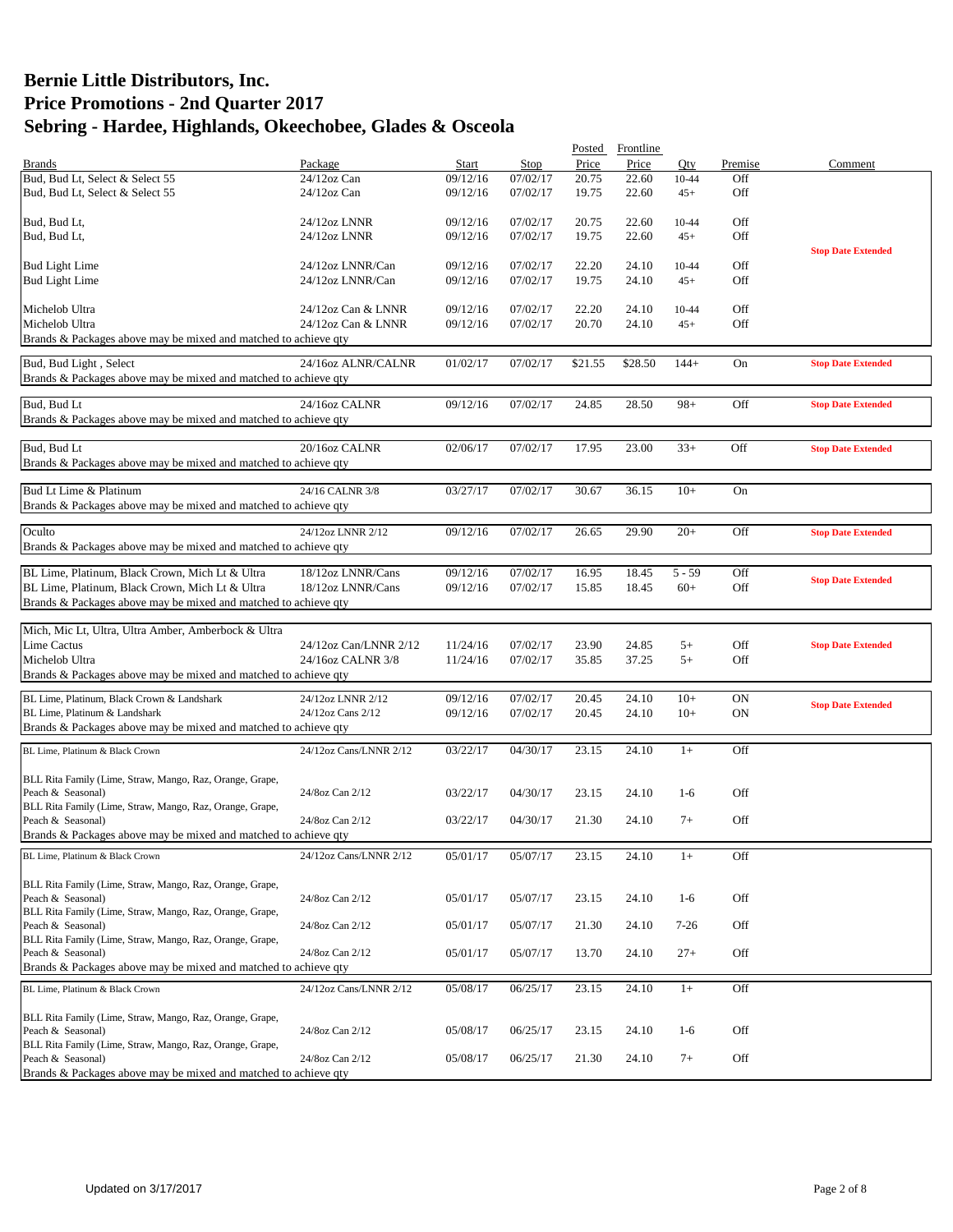|                                                                                                           |                                    |                      |                      | Posted         | Frontline      |                   |            |                           |
|-----------------------------------------------------------------------------------------------------------|------------------------------------|----------------------|----------------------|----------------|----------------|-------------------|------------|---------------------------|
| <b>Brands</b>                                                                                             | Package                            | <b>Start</b>         | Stop                 | Price          | Price          | Qty               | Premise    | Comment                   |
| BL Lime, Platinum & Black Crown                                                                           | 24/12oz Cans/LNNR 2/12             | 06/26/17             | 07/02/17             | 23.15          | 24.10          | $1+$              | Off        |                           |
| BLL Rita Family (Lime, Straw, Mango, Raz, Orange, Grape,                                                  |                                    |                      |                      |                |                |                   |            |                           |
| Peach & Seasonal)                                                                                         | 24/8oz Can 2/12                    | 06/26/17             | 07/02/17             | 23.15          | 24.10          | $1-6$             | Off        |                           |
| BLL Rita Family (Lime, Straw, Mango, Raz, Orange, Grape,                                                  |                                    |                      |                      |                |                |                   |            |                           |
| Peach & Seasonal)<br>BLL Rita Family (Lime, Straw, Mango, Raz, Orange, Grape,                             | 24/8oz Can 2/12                    | 06/26/17             | 07/02/17             | 21.30          | 24.10          | $7-26$            | Off        |                           |
| Peach & Seasonal)                                                                                         | 24/8oz Can 2/12                    | 06/26/17             | 07/02/17             | 13.70          | 24.10          | $27+$             | Off        |                           |
| Brands & Packages above may be mixed and matched to achieve qty                                           |                                    |                      |                      |                |                |                   |            |                           |
| Bud Light Lime, Platinum & Black Crown                                                                    | 24/12oz LNNR 4/6                   | 04/03/17             | 04/30/17             | 21.60          | 24.55          | $10+$             | Off        |                           |
| Brands & Packages above may be mixed and matched to achieve qty                                           |                                    |                      |                      |                |                |                   |            |                           |
|                                                                                                           |                                    |                      |                      |                |                |                   |            |                           |
| Bud Lt Platinum & Black Crown                                                                             | 24/12oz LNNR 4/6                   | 05/01/17             | 05/07/17             | 21.60          | 24.55          | $10+$             | Off        |                           |
| <b>Bud Light Lime</b>                                                                                     | 24/12oz LNNR 4/6                   | 05/01/17             | 05/07/17             | 21.60          | 24.55          | 10-14             | Off        |                           |
| <b>Bud Light Lime</b>                                                                                     | 24/12oz LNNR 4/6                   | 05/01/17             | 05/07/17             | 15.85          | 24.55          | $15+$             | Off        |                           |
| Brands & Packages above may be mixed and matched to achieve qty                                           |                                    |                      |                      |                |                |                   |            |                           |
|                                                                                                           |                                    |                      |                      |                |                |                   |            |                           |
| Bud Light Lime, Platinum & Black Crown<br>Brands & Packages above may be mixed and matched to achieve qty | 24/12oz LNNR 4/6                   | 05/08/17             | 07/02/17             | 21.60          | 24.55          | $10+$             | Off        |                           |
|                                                                                                           |                                    |                      |                      |                |                |                   |            |                           |
| Busch, Busch Lt, Nat Lt, Nat Ice & Rolling Rock                                                           | 24/12oz Can S/C                    | 01/16/17             | 04/29/17             | 15.35          | 17.00          | 15-76             | Off        |                           |
| Busch, Busch Lt, Nat Lt, Nat Ice & Rolling Rock                                                           | 24/12oz Can S/C                    | 01/16/17             | 04/29/17             | 13.80          | 17.00          | $77+$             | Off        |                           |
|                                                                                                           |                                    |                      |                      |                |                |                   |            |                           |
| Natty Daddy                                                                                               | 24/12oz Can S/C                    | 01/16/17             | 04/29/17             | 15.35          | 16.10          | $1 - 4$           | Off        |                           |
| <b>Natty Daddy</b><br>Natty Daddy                                                                         | 24/12oz Can S/C<br>24/12oz Can S/C | 01/16/17<br>01/16/17 | 04/29/17<br>04/29/17 | 14.35<br>13.80 | 16.10<br>16.10 | $5 - 76$<br>$77+$ | Off<br>Off |                           |
| Brands & Packages above may be mixed and matched to achieve qty                                           |                                    |                      |                      |                |                |                   |            |                           |
|                                                                                                           |                                    |                      |                      |                |                |                   |            |                           |
| Busch, Busch Lt, Nat Lt, Nat Ice & Rolling Rock                                                           | 24/12oz Can S/C                    | 05/01/17             | 07/02/17             | 15.35          | 17.00          | $15+$             | Off        |                           |
| Brands & Packages above may be mixed and matched to achieve qty                                           |                                    |                      |                      |                |                |                   |            |                           |
| <b>Natty Daddy</b>                                                                                        | 24/12oz Can S/C                    | 05/01/17             | 07/02/17             | 14.35          | 16.10          | $5+$              | Off        |                           |
|                                                                                                           |                                    |                      |                      |                |                |                   |            |                           |
| Busch, Busch Lt, Nat Lt, Nat Ice, Bud Ice, Rolling Rock                                                   |                                    |                      |                      |                |                |                   |            |                           |
| & Busch Ice                                                                                               | 18/12oz Cans/LNNR                  | 04/03/17             | 04/16/17             | 10.95          | 12.40          | 20-39             | Off        |                           |
| Busch, Busch Lt, Nat Lt, Nat Ice, Bud Ice, Rolling Rock                                                   |                                    |                      |                      |                |                |                   |            |                           |
| & Busch Ice<br>Brands & Packages above may be mixed and matched to achieve qty                            | 18/12oz Cans/LNNR                  | 04/03/17             | 04/16/17             | 9.35           | 12.40          | $40+$             | Off        |                           |
|                                                                                                           |                                    |                      |                      |                |                |                   |            |                           |
| Busch, Busch Lt, Nat Lt, Nat Ice, Bud Ice, Rolling Rock                                                   |                                    |                      |                      |                |                |                   |            |                           |
| & Busch Ice                                                                                               | 18/12oz Cans/LNNR                  | 04/17/17             | 07/02/17             | 9.35           | 12.40          | $40+$             | Off        |                           |
| Brands & Packages above may be mixed and matched to achieve gty                                           |                                    |                      |                      |                |                |                   |            |                           |
| Bud Ice, King Cobra, High Gravity, Natty Daddy &                                                          |                                    |                      |                      |                |                |                   |            |                           |
| <b>Rolling Rock</b>                                                                                       | 24/16oz Can 6/4                    | 01/02/17             | 07/02/17             | \$15.95        | \$19.55        | $5+$              | Off        | <b>Stop Date Extended</b> |
| Brands & Packages above may be mixed and matched to achieve qty                                           |                                    |                      |                      |                |                |                   |            |                           |
|                                                                                                           |                                    |                      |                      |                |                |                   |            |                           |
| Shock Top & Shock Top Sampler                                                                             | 24/12oz LNNR                       | 09/12/16             | 07/02/17             | 19.70          | 27.75          | $56+$             | Off        | <b>Stop Date Extended</b> |
| Shock Top & Shock Top Lemon                                                                               | 15/12oz Can                        | 09/12/16             | 07/02/17             | 13.65          | 15.25          | $50+$             | Off        | <b>Stop Date Extended</b> |
| Shock Top & Shock Top Lemon                                                                               | 30/12oz Can 2/15                   | 09/12/16             | 07/02/17             | 25.70          | 28.90          | $25+$             | Off        | <b>Stop Date Extended</b> |
| Shock Top, Apple Wheat, Lemon, Pumpkin, Rasp, IPA, Winter                                                 |                                    |                      |                      |                |                |                   |            |                           |
| Combo, Choc, Pretzel, Ginger, Ruby Red                                                                    | 24/12oz LNNR 4/6                   | 03/13/17             | 06/10/17             | 27.10          | 27.75          | $1-19$            | Off        |                           |
| Shock Top, Apple Wheat, Lemon, Pumpkin, Rasp, IPA, Winter<br>Combo, Choc, Pretzel, Ginger, Ruby Red       | 24/12oz LNNR 4/6                   | 03/13/17             | 06/10/17             | 26.10          | 27.75          | 20-55             | Off        |                           |
| Shock Top, Apple Wheat, Lemon, Pumpkin, Rasp, IPA, Winter                                                 |                                    |                      |                      |                |                |                   |            | <b>Stop Date Extended</b> |
| Combo, Choc, Pretzel, Ginger, Ruby Red                                                                    | 24/12oz LNNR 4/6                   | 03/13/17             | 06/10/17             | 25.10          | 27.75          | 56-111            | Off        |                           |
| Shock Top, Apple Wheat, Lemon, Pumpkin, Rasp, IPA, Winter<br>Combo, Choc, Pretzel, Ginger, Ruby Red       | 24/12oz LNNR 4/6                   | 03/13/17             | 06/10/17             | 24.10          | 27.75          | $112+$            | Off        |                           |
| Brands & Packages above may be mixed and matched to achieve qty                                           |                                    |                      |                      |                |                |                   |            |                           |
| Shock Top, Apple Wheat, Lemon, Pumpkin, Rasp, IPA, Winter                                                 |                                    |                      |                      |                |                |                   |            |                           |
| Combo, Choc, Pretzel, Ginger, Ruby Red                                                                    | 24/12oz LNNR 4/6                   | 06/12/17             | 06/18/17             | 27.10          | 27.75          | $1-19$            | Off        |                           |
| Shock Top, Apple Wheat, Lemon, Pumpkin, Rasp, IPA, Winter<br>Combo, Choc, Pretzel, Ginger, Ruby Red       | 24/12oz LNNR 4/6                   | 06/12/17             | 06/18/17             | 19.20          | 27.75          | $20+$             | Off        |                           |
| Brands & Packages above may be mixed and matched to achieve qty                                           |                                    |                      |                      |                |                |                   |            |                           |
|                                                                                                           |                                    |                      |                      |                |                |                   |            |                           |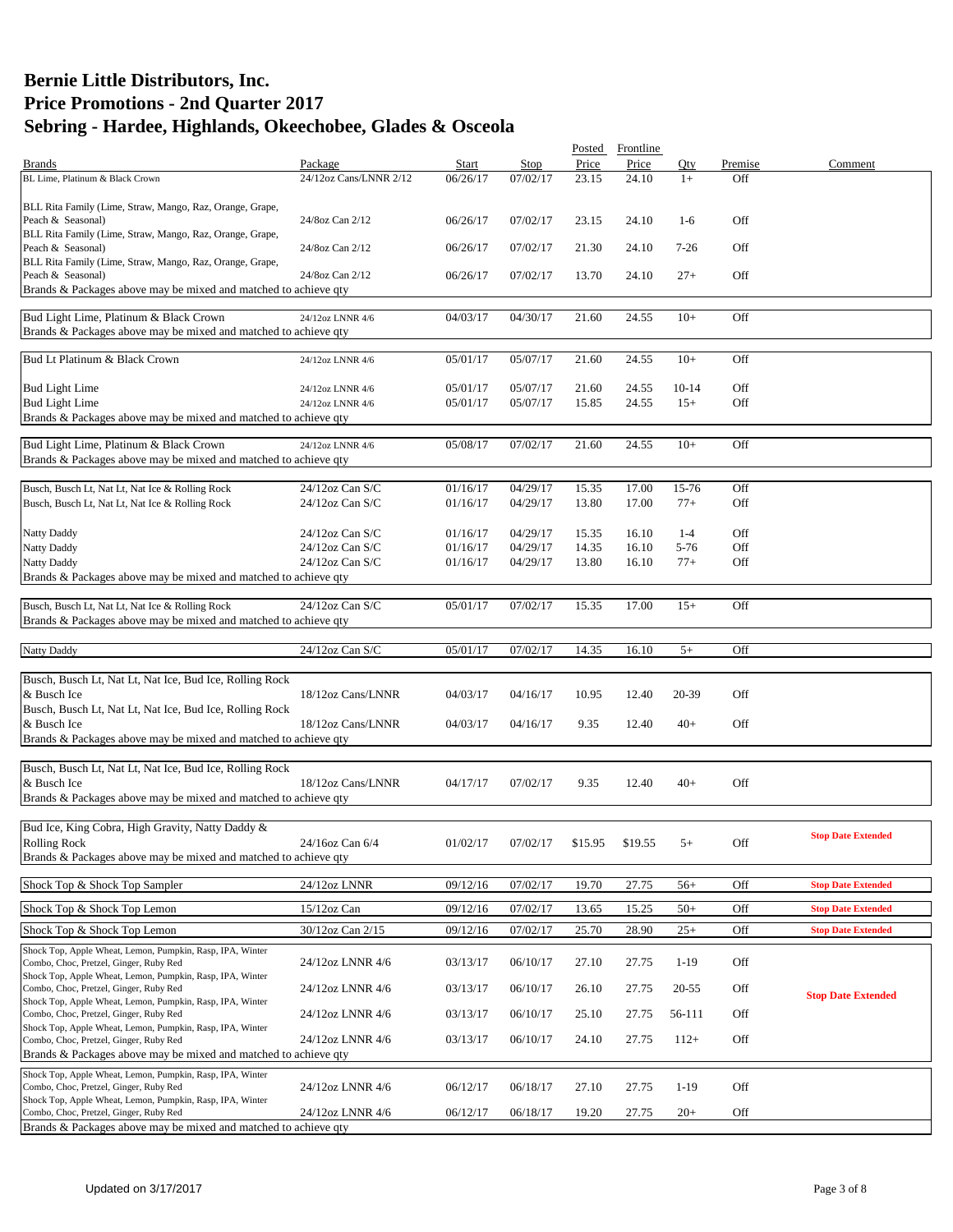|                                                                                                     |                       |          |          | Posted | Frontline |        |            |                           |
|-----------------------------------------------------------------------------------------------------|-----------------------|----------|----------|--------|-----------|--------|------------|---------------------------|
| <b>Brands</b>                                                                                       | Package               | Start    | Stop     | Price  | Price     | Otv    | Premise    | Comment                   |
| Shock Top, Apple Wheat, Lemon, Pumpkin, Rasp, IPA, Winter<br>Combo, Choc, Pretzel, Ginger, Ruby Red | 24/12oz LNNR 4/6      | 06/19/17 | 09/02/17 | 27.10  | 27.75     | $1-19$ | Off        |                           |
| Shock Top, Apple Wheat, Lemon, Pumpkin, Rasp, IPA, Winter<br>Combo, Choc, Pretzel, Ginger, Ruby Red | 24/12oz LNNR 4/6      | 06/19/17 | 09/02/17 | 26.10  | 27.75     | 20-55  | Off        |                           |
| Shock Top, Apple Wheat, Lemon, Pumpkin, Rasp, IPA, Winter<br>Combo, Choc, Pretzel, Ginger, Ruby Red | 24/12oz LNNR 4/6      | 06/19/17 | 09/02/17 | 25.10  | 27.75     | 56-111 | Off        |                           |
| Shock Top, Apple Wheat, Lemon, Pumpkin, Rasp, IPA, Winter<br>Combo, Choc, Pretzel, Ginger, Ruby Red | 24/12oz LNNR 4/6      | 06/19/17 | 09/02/17 | 24.10  | 27.75     | $112+$ | Off        |                           |
| Brands & Packages above may be mixed and matched to achieve qty                                     |                       |          |          |        |           |        |            |                           |
| Wild Blue & Redbridge<br>Brands & Packages above may be mixed and matched to achieve qty            | 24/12oz LNNR 4/6      | 11/14/16 | 07/02/17 | 28.65  | 29.35     | $28+$  | Off        | <b>Stop Date Extended</b> |
|                                                                                                     |                       |          |          |        |           |        |            |                           |
| Kirin Ichiban & Kirin Light<br>Brands & Packages above may be mixed and matched to achieve qty      | 24/12oz LNNR 4/6      | 11/14/16 | 07/02/17 | 23.50  | 27.75     | $10+$  | Off        | <b>Stop Date Extended</b> |
|                                                                                                     |                       |          |          |        |           |        |            |                           |
| Becks, Lt, Dark, Oktob, Sapphire, Becks NA, St Pauli &<br><b>Bass</b>                               | 24/12oz LNNR 4/6      | 09/12/16 | 05/21/17 | 22.05  | 24.55     | 56-111 | Off        | <b>Stop Date Extended</b> |
| Becks, Lt, Dark, Oktob, Sapphire, Becks NA, St Pauli &<br><b>Bass</b>                               | 24/12oz LNNR 4/6      | 09/12/16 | 05/21/17 | 19.80  | 24.55     | $112+$ | Off        |                           |
| Brands & Packages above may be mixed and matched to achieve qty                                     |                       |          |          |        |           |        |            |                           |
| Becks, Lt, Dark, Oktob, Sapphire                                                                    | 24/12oz LNNR 4/6      | 05/22/17 | 05/28/17 | 16.50  | 24.55     | $20+$  | Off        |                           |
| Bass Ale, S Pauli & Beck's NA<br>Bass Ale, St Pauli & Beck's NA                                     | 24/12oz LNNR 4/6      | 05/22/17 | 05/28/17 | 22.05  | 24.55     | 56-111 | Off<br>Off |                           |
| Brands & Packages above may be mixed and matched to achieve qty                                     | 24/12oz LNNR 4/6      | 05/22/17 | 05/28/17 | 19.80  | 24.55     | $112+$ |            |                           |
|                                                                                                     |                       |          |          |        |           |        |            |                           |
| Becks, Lt, Dark, Oktob, Sapphire, Becks NA, St Pauli &<br>Bass                                      | 24/12oz LNNR 4/6      | 05/29/17 | 07/02/17 | 22.05  | 24.55     | 56-111 | Off        |                           |
| Becks, Lt, Dark, Oktob, Sapphire, Becks NA, St Pauli &<br><b>Bass</b>                               | 24/12oz LNNR 4/6      | 05/29/17 | 07/02/17 | 19.80  | 24.55     | $112+$ | Off        |                           |
| Brands & Packages above may be mixed and matched to achieve qty                                     |                       |          |          |        |           |        |            |                           |
| Becks, Light, Dark, Oktoberfest, Sapphire, St Pauli &                                               |                       |          |          |        |           |        |            |                           |
| <b>Bass</b>                                                                                         | 24/12oz LNNR/CAN 2/12 | 03/06/17 | 04/16/17 | 20.35  | 24.10     | 56-111 | Off        |                           |
| Becks, Light, Dark, Oktoberfest, Sapphire, St Pauli &<br><b>Bass</b>                                | 24/12oz LNNR/CAN 2/12 | 03/06/17 | 04/16/17 | 19.80  | 24.10     | $112+$ | Off        | <b>Stop Date Extended</b> |
| Land Shark                                                                                          | 24/12oz LNNR/CAN 2/12 | 03/06/17 | 04/16/17 | 22.15  | 24.10     | 56-111 | Off        |                           |
| Land Shark<br>Brands & Packages above may be mixed and matched to achieve qty                       | 24/12oz LNNR/CAN 2/12 | 03/06/17 | 04/16/17 | 20.35  | 24.10     | $112+$ | Off        |                           |
|                                                                                                     |                       |          |          |        |           |        |            |                           |
| Becks, Light, Dark, Oktoberfest, Sapphire, St Pauli &<br><b>Bass</b>                                | 24/12oz LNNR/CAN 2/12 | 04/17/17 | 04/23/17 | 19.20  | 24.10     | $10+$  | Off        |                           |
| <b>Land Shark</b>                                                                                   | 24/12oz LNNR/CAN 2/12 | 04/17/17 | 04/23/17 | 19.20  | 24.10     | $10+$  | Off        |                           |
| Brands & Packages above may be mixed and matched to achieve qty                                     |                       |          |          |        |           |        |            |                           |
|                                                                                                     |                       |          |          |        |           |        |            |                           |
| Becks, Light, Dark, Oktoberfest, Sapphire, St Pauli &<br><b>Bass</b>                                | 24/12oz LNNR/CAN 2/12 | 04/24/17 | 05/07/17 | 20.35  | 24.10     | 56-111 | Off        |                           |
| Becks, Light, Dark, Oktoberfest, Sapphire, St Pauli &<br><b>Bass</b>                                | 24/12oz LNNR/CAN 2/12 | 04/24/17 | 05/07/17 | 19.80  | 24.10     | $112+$ | Off        |                           |
| <b>Land Shark</b>                                                                                   | 24/12oz LNNR/CAN 2/12 | 04/24/17 | 05/07/17 | 22.15  | 24.10     | 56-111 | Off        |                           |
| <b>Land Shark</b>                                                                                   | 24/12oz LNNR/CAN 2/12 | 04/24/17 | 05/07/17 | 20.35  | 24.10     | $112+$ | Off        |                           |
| Brands & Packages above may be mixed and matched to achieve qty                                     |                       |          |          |        |           |        |            |                           |
| Becks, Light, Dark, Oktoberfest, Sapphire, St Pauli &                                               |                       |          |          |        |           |        |            |                           |
| <b>Bass</b>                                                                                         | 24/12oz LNNR/CAN 2/12 | 05/08/17 | 05/14/17 | 19.20  | 24.10     | $10+$  | Off        |                           |
| Land Shark<br>Brands & Packages above may be mixed and matched to achieve qty                       | 24/12oz LNNR/CAN 2/12 | 05/08/17 | 05/14/17 | 19.20  | 24.10     | $10+$  | Off        |                           |
|                                                                                                     |                       |          |          |        |           |        |            |                           |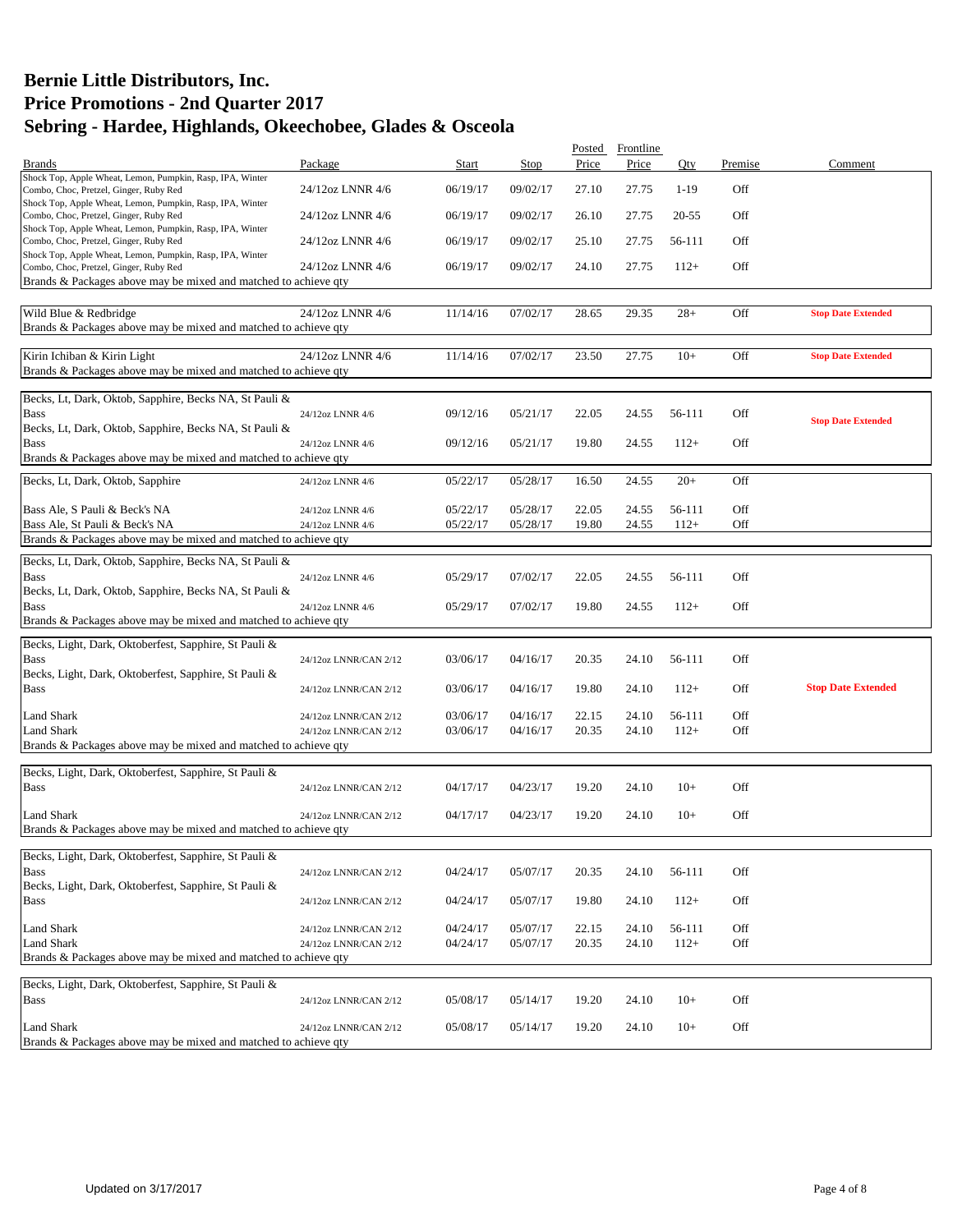|                                                                     |                           |          |          | Posted | Frontline |           |         |                           |
|---------------------------------------------------------------------|---------------------------|----------|----------|--------|-----------|-----------|---------|---------------------------|
| <b>Brands</b>                                                       | Package                   | Start    | Stop     | Price  | Price     | Oty       | Premise | Comment                   |
| Becks, Light, Dark, Oktoberfest, Sapphire, St Pauli &               |                           |          |          |        |           |           |         |                           |
| <b>Bass</b>                                                         | 24/12oz LNNR/CAN 2/12     | 05/15/17 | 06/11/17 | 20.35  | 24.10     | 56-111    | Off     |                           |
| Becks, Light, Dark, Oktoberfest, Sapphire, St Pauli &               |                           |          |          |        |           |           |         |                           |
| <b>Bass</b>                                                         | 24/12oz LNNR/CAN 2/12     | 05/15/17 | 06/11/17 | 19.80  | 24.10     | $112+$    | Off     |                           |
|                                                                     |                           |          |          |        |           |           |         |                           |
| <b>Land Shark</b>                                                   | 24/12oz LNNR/CAN 2/12     | 05/15/17 | 06/11/17 | 22.15  | 24.10     | 56-111    | Off     |                           |
| Land Shark                                                          | 24/12oz LNNR/CAN 2/12     | 05/15/17 | 06/11/17 | 20.35  | 24.10     | $112+$    | Off     |                           |
| Brands & Packages above may be mixed and matched to achieve qty     |                           |          |          |        |           |           |         |                           |
|                                                                     |                           |          |          |        |           |           |         |                           |
| Becks, Light, Dark, Oktoberfest, Sapphire, St Pauli &               |                           |          |          |        |           |           |         |                           |
|                                                                     |                           |          |          |        |           |           |         |                           |
| <b>Bass</b>                                                         | 24/12oz LNNR/CAN 2/12     | 06/12/17 | 06/18/17 | 19.20  | 24.10     | $10+$     | Off     |                           |
|                                                                     |                           |          |          |        |           |           |         |                           |
| Land Shark                                                          | 24/12oz LNNR/CAN 2/12     | 06/12/17 | 06/18/17 | 19.20  | 24.10     | $10+$     | Off     |                           |
| Brands & Packages above may be mixed and matched to achieve qty     |                           |          |          |        |           |           |         |                           |
|                                                                     |                           |          |          |        |           |           |         |                           |
| Becks, Light, Dark, Oktoberfest, Sapphire, St Pauli &               |                           |          |          |        |           |           |         |                           |
| <b>Bass</b>                                                         | 24/12oz LNNR/CAN 2/12     | 06/19/17 | 07/09/17 | 20.35  | 24.10     | 56-111    | Off     |                           |
| Becks, Light, Dark, Oktoberfest, Sapphire, St Pauli &               |                           |          |          |        |           |           |         |                           |
| <b>Bass</b>                                                         | 24/12oz LNNR/CAN 2/12     | 06/19/17 | 07/09/17 | 19.80  | 24.10     | $112+$    | Off     |                           |
|                                                                     |                           |          |          |        |           |           |         |                           |
| <b>Land Shark</b>                                                   | 24/12oz LNNR/CAN 2/12     | 06/19/17 | 07/09/17 | 22.15  | 24.10     | 56-111    | Off     |                           |
| <b>Land Shark</b>                                                   | 24/12oz LNNR/CAN 2/12     | 06/19/17 | 07/09/17 | 20.35  | 24.10     | $112+$    | Off     |                           |
| Brands & Packages above may be mixed and matched to achieve qty     |                           |          |          |        |           |           |         |                           |
|                                                                     |                           |          |          |        |           |           |         |                           |
| Beck's, Sapphire, Black Crown, BL Lime, Platinum,                   |                           |          |          |        |           |           |         |                           |
| Michelob Ultra & Landshark                                          | 24/16oz CAN 6/4           | 02/06/17 | 07/02/17 | 25.75  | 28.00     | $1 - 2$   | Off     |                           |
| Beck's, Sapphire, Black Crown, BL Lime, Platinum,                   |                           |          |          |        |           |           |         |                           |
| Michelob Ultra & Landshark                                          | 24/16oz CAN 6/4           | 02/06/17 | 07/02/17 | 24.90  | 28.00     | $3+$      | Off     |                           |
|                                                                     |                           |          |          |        |           |           |         |                           |
|                                                                     |                           |          |          |        |           |           |         |                           |
| Shock Top, Apple, Lemon, Pumpkin, Shockolate &                      |                           |          |          |        |           |           |         |                           |
| <b>Twisted Pretzel</b>                                              | 24/16oz CAN 6/4           | 02/06/17 | 07/02/17 | 29.80  | 33.50     | $1 - 2$   | Off     |                           |
| Shock Top, Apple, Lemon, Pumpkin, Shockolate &                      |                           |          |          |        |           |           |         |                           |
| <b>Twisted Pretzel</b>                                              | 24/16oz CAN 6/4           | 02/06/17 | 07/02/17 | 24.90  | 33.50     | $3+$      | Off     |                           |
|                                                                     |                           |          |          |        |           |           |         | <b>Stop Date Extended</b> |
| Goose 312, IPA, Green Line & Four Star Pilsner                      | 24/16oz CAN 6/4           | 02/06/17 | 07/02/17 | 29.80  | 31.95     | $1 - 2$   | Off     |                           |
| Goose 312, IPA, Green Line & Four Star Pilsner                      | 24/16oz CAN 6/4           | 02/06/17 | 07/02/17 | 24.90  | 31.95     | $3+$      | Off     |                           |
|                                                                     |                           |          |          |        |           |           |         |                           |
|                                                                     |                           |          |          |        |           |           |         |                           |
| Bud Chelada, Bud Lt Chelada                                         | 24/16oz Can 6/4           | 02/06/17 | 07/02/17 | 29.80  | 33.50     | $1+$      | Off     |                           |
|                                                                     |                           |          |          |        |           |           |         |                           |
| Rita Splash (Lime, Strawberry & Pineapple)                          | 24/16oz CAN 4/6           | 02/06/17 | 07/02/17 | 29.80  | 37.50     | $1+$      | Off     |                           |
|                                                                     |                           |          |          |        |           |           |         |                           |
| BL Lime Rita Family & Oculto                                        | 24/16oz CAN 6/4           | 02/06/17 | 07/02/17 | 29.80  | 37.50     | $1+$      | Off     |                           |
| Brands & Packages above may be mixed and matched to achieve qty     |                           |          |          |        |           |           |         |                           |
|                                                                     |                           |          |          |        |           |           |         |                           |
| <b>Boddington's Pub</b>                                             | 24/16oz CAN 6/4           | 01/04/16 | 07/02/17 | 39.15  | 41.75     | $72+$     | Off     | <b>Stop Date Extended</b> |
|                                                                     |                           |          |          |        |           |           |         |                           |
| BP Blueberry, Oktoberfest, Pumpkin, Summer, Winter, Spring,         |                           |          |          |        |           |           |         |                           |
| Toasted Lager, Hoptical Illusion, Mosaic Session IPA & Honey        |                           |          |          |        |           |           |         |                           |
| Robber                                                              | 24/12oz LNNR 4/6          | 03/20/17 | 06/25/17 | 27.70  | 30.90     | $25 - 55$ | Off     |                           |
| BP Blueberry, Oktoberfest, Pumpkin, Summer, Winter, Spring,         |                           |          |          |        |           |           |         |                           |
| Toasted Lager, Hoptical Illusion, Mosaic Session IPA & Honey        |                           |          |          |        |           |           |         |                           |
| Robber                                                              | 24/12oz LNNR 4/6          | 03/20/17 | 06/25/17 | 26.70  | 30.90     | $56+$     | Off     |                           |
|                                                                     |                           |          |          |        |           |           |         | <b>Stop Date Extended</b> |
| Goose 312, 312 Pale Ale, Honkers, IPA, Winter, Summer, Harvest      |                           |          |          |        |           |           |         |                           |
| Ale, Sixth Day, Endless IPA, Rambler IPA, Oktob, 10 Hills Pale Ale, |                           |          |          |        |           |           |         |                           |
| Four Star, Green Line, Preseason                                    | $24/12$ oz LNNR/Can $4/6$ | 03/20/17 | 06/25/17 | 27.70  | 30.90     | $25 - 55$ | Off     |                           |
| Goose 312, 312 Pale Ale, Honkers, IPA, Winter, Summer, Harvest      |                           |          |          |        |           |           |         |                           |
| Ale, Sixth Day, Endless IPA, Rambler IPA, Oktob, 10 Hills Pale Ale, |                           |          |          |        |           |           |         |                           |
| Four Star, Green Line, Preseason                                    | 24/12oz LNNR/Can 4/6      | 03/20/17 | 06/25/17 | 26.70  | 30.90     | $56+$     | Off     |                           |
| Brands & Packages above may be mixed and matched to achieve qty     |                           |          |          |        |           |           |         |                           |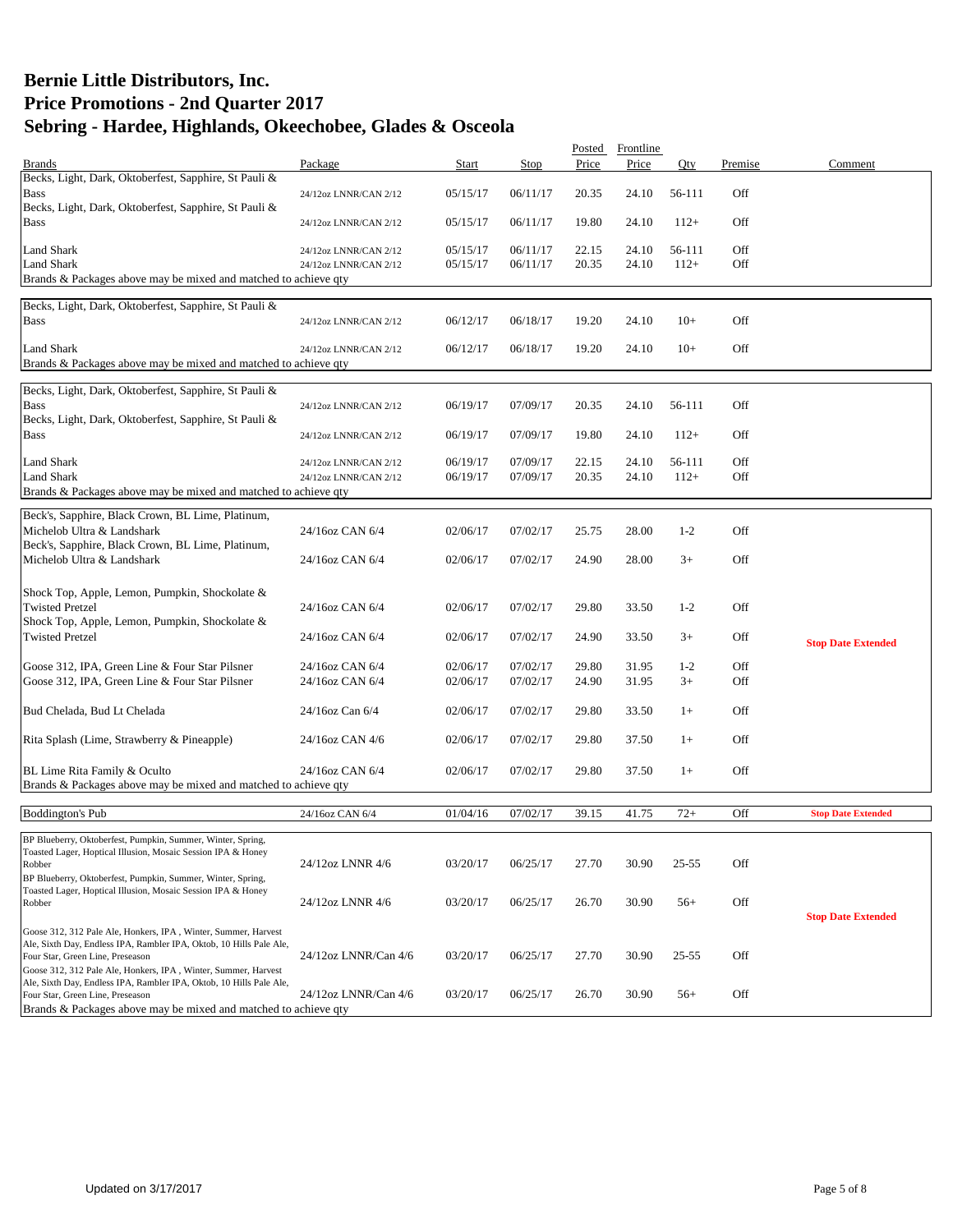|                                                                                                                  |                                                 |          |          | Posted | Frontline |           |         |                           |
|------------------------------------------------------------------------------------------------------------------|-------------------------------------------------|----------|----------|--------|-----------|-----------|---------|---------------------------|
| <b>Brands</b>                                                                                                    | Package                                         | Start    | Stop     | Price  | Price     | Oty       | Premise | Comment                   |
| BP Blueberry, Oktoberfest, Pumpkin, Summer, Winter, Spring,                                                      |                                                 |          |          |        |           |           |         |                           |
| Toasted Lager, Hoptical Illusion, Mosaic Session IPA & Honey<br>Robber                                           | 24/12oz LNNR 4/6                                | 06/26/17 | 07/02/17 | 19.20  | 30.90     | $10+$     | Off     |                           |
|                                                                                                                  |                                                 |          |          |        |           |           |         |                           |
| Goose 312, 312 Pale Ale, Honkers, IPA, Winter, Summer, Harvest                                                   |                                                 |          |          |        |           |           |         |                           |
| Ale, Sixth Day, Endless IPA, Rambler IPA, Oktob, 10 Hills Pale Ale,                                              |                                                 |          |          |        |           |           |         |                           |
| Four Star, Green Line, Preseason                                                                                 | 24/12oz LNNR/Can 4/6                            | 06/26/17 | 07/02/17 | 27.70  | 30.90     | $25 - 55$ | Off     |                           |
| Goose 312, 312 Pale Ale, Honkers, IPA, Winter, Summer, Harvest                                                   |                                                 |          |          |        |           |           |         |                           |
| Ale, Sixth Day, Endless IPA, Rambler IPA, Oktob, 10 Hills Pale Ale,                                              |                                                 |          |          |        |           |           |         |                           |
| Four Star, Green Line, Preseason                                                                                 | 24/12oz LNNR/Can 4/6                            | 06/26/17 | 07/02/17 | 26.70  | 30.90     | $56+$     | Off     |                           |
| Brands & Packages above may be mixed and matched to achieve qty                                                  |                                                 |          |          |        |           |           |         |                           |
|                                                                                                                  |                                                 |          |          |        |           |           |         |                           |
| Shock Top, Wheat IPA, Lemon, Pumpkin, Variety, Apple, Winter,<br>Honey Bourbon, Choc, Pretzel, Ginger & Ruby Red | 24/12oz LNNR/Can 2/12                           | 01/23/17 | 07/02/17 | 24.60  | 27.75     | 14-55     | Off     |                           |
| Shock Top, Wheat IPA, Lemon, Pumpkin, Variety, Apple, Winter,                                                    |                                                 |          |          |        |           |           |         |                           |
| Honey Bourbon, Choc, Pretzel, Ginger & Ruby Red                                                                  | 24/12oz LNNR/Can 2/12                           | 01/23/17 | 07/02/17 | 23.60  | 27.75     | 56-111    | Off     |                           |
| Shock Top, Wheat IPA, Lemon, Pumpkin, Variety, Apple, Winter,                                                    |                                                 |          |          |        |           |           |         |                           |
| Honey Bourbon, Choc, Pretzel, Ginger & Ruby Red                                                                  | 24/12oz LNNR/Can 2/12                           | 01/23/17 | 07/02/17 | 22.60  | 27.75     | $112+$    | Off     |                           |
|                                                                                                                  |                                                 |          |          |        |           |           |         | <b>Stop Date Extended</b> |
| Goose 312, 312 Pale, Honkers, IPA, Winter, Summer, Fall, Harvest                                                 |                                                 |          |          |        |           |           |         |                           |
| Ale, Endless IPA, Winter, Four Star, Green Line, Seasonals                                                       |                                                 |          |          |        |           |           |         |                           |
|                                                                                                                  | 24/12oz LNNR/CN 2/12                            | 01/23/17 | 07/02/17 | 26.25  | 29.65     | 14-55     | Off     |                           |
| Goose 312, 312 Pale, Honkers, IPA, Winter, Summer, Fall, Harvest                                                 |                                                 |          |          |        |           |           |         |                           |
| Ale, Endless IPA, Winter, Four Star, Green Line, Seasonals                                                       | 24/12oz LNNR/CN 2/12                            | 01/23/17 | 07/02/17 | 25.25  | 29.65     | $56+$     | Off     |                           |
| Brands & Packages above may be mixed and matched to achieve qty                                                  |                                                 |          |          |        |           |           |         |                           |
|                                                                                                                  |                                                 |          |          |        |           |           |         |                           |
| Goose Seasonal Sampler                                                                                           | 24/12oz Can                                     | 01/02/17 | 07/02/17 | 25.45  | 28.85     | 14-55     | Off     |                           |
| Goose Seasonal Sampler                                                                                           | 24/12oz Can                                     | 01/02/17 | 07/02/17 | 24.45  | 28.85     | $56+$     | Off     | <b>Stop Date Extended</b> |
| Brands & Packages above may be mixed and matched to achieve qty                                                  |                                                 |          |          |        |           |           |         |                           |
|                                                                                                                  |                                                 |          |          |        |           |           |         |                           |
| Goose Seasonal Sampler                                                                                           | 24/12oz LNNR                                    | 01/02/17 | 07/02/17 | 26.80  | 28.85     | $10-55$   | Off     |                           |
| Goose Seasonal Sampler                                                                                           | 24/12oz LNNR                                    | 01/02/17 | 07/02/17 | 25.50  | 28.85     | 56-111    | Off     | <b>Stop Date Extended</b> |
| Goose Seasonal Sampler                                                                                           | 24/12oz LNNR                                    | 01/02/17 | 07/02/17 | 24.50  | 28.85     | $112+$    | Off     |                           |
| Brands & Packages above may be mixed and matched to achieve qty                                                  |                                                 |          |          |        |           |           |         |                           |
|                                                                                                                  |                                                 |          |          |        |           |           |         |                           |
|                                                                                                                  |                                                 |          |          |        |           |           |         |                           |
| Stella Artois                                                                                                    | 20/9.6oz LNR                                    | 09/12/16 | 07/02/17 | 19.90  | 21.95     | $3+$      | Off     | <b>Stop Date Extended</b> |
|                                                                                                                  |                                                 |          |          |        |           |           |         |                           |
| Stella Artois, Cidre, Hoegaarden, Leffe Blonde/Brown                                                             | 24/11.2oz LNNR/CN 4/6                           | 04/03/17 | 04/23/17 | 26.40  | 32.55     | 56-111    | Off     |                           |
| Stella Artois, Cidre, Hoegaarden, Leffe Blonde/Brown                                                             | 24/11.2oz LNNR/CN 4/6                           | 04/03/17 | 04/23/17 | 25.75  | 32.55     | 112-215   | Off     |                           |
| Stella Artois, Cidre, Hoegaarden, Leffe Blonde/Brown                                                             | 24/11.2oz LNNR/CN 4/6                           | 04/03/17 | 04/23/17 | 24.46  | 32.55     | $216+$    | Off     |                           |
|                                                                                                                  |                                                 |          |          |        |           |           |         |                           |
|                                                                                                                  |                                                 |          |          |        |           |           |         |                           |
| Stella, Stella Cidre, Hoegaarden, Belgian Sampler                                                                | 24/11.2oz LNNR/Can 2/12 &                       |          |          |        |           |           |         |                           |
|                                                                                                                  | 20/14.9oz Can 2/12                              | 04/03/17 | 04/23/17 | 30.30  | 33.30     | $1 - 4$   | Off     |                           |
| Stella, Stella Cidre, Hoegaarden, Belgian Sampler                                                                | 24/11.2oz LNNR/Can 2/12 &                       |          |          |        |           |           |         |                           |
|                                                                                                                  | 20/14.9oz Can 2/12                              | 04/03/17 | 04/23/17 | 27.00  | 33.30     | $5 - 55$  | Off     |                           |
| Stella, Stella Cidre, Hoegaarden, Belgian Sampler                                                                | 24/11.2oz LNNR/Can 2/12 &                       | 04/03/17 | 04/23/17 | 26.40  |           | 56-111    | Off     |                           |
|                                                                                                                  | 20/14.9oz Can 2/12                              |          |          |        | 33.30     |           |         |                           |
| Stella, Stella Cidre, Hoegaarden, Belgian Sampler                                                                | 24/11.2oz LNNR/Can 2/12 &<br>20/14.9oz Can 2/12 |          |          |        | 33.30     | $112+$    | Off     |                           |
| Brands & Packages above may be mixed and matched to achieve qty                                                  |                                                 | 04/03/17 | 04/23/17 | 25.75  |           |           |         |                           |
|                                                                                                                  |                                                 |          |          |        |           |           |         |                           |
| Stella Artois, Cidre, Hoegaarden, Leffe Blonde/Brown                                                             | 24/11.2oz LNNR 4/6                              | 04/24/17 | 04/30/17 | 26.40  | 32.55     | 56-111    | Off     |                           |
| Stella Artois, Cidre, Hoegaarden, Leffe Blonde/Brown                                                             | 24/11.2oz LNNR 4/6                              | 04/24/17 | 04/30/17 | 25.75  | 32.55     | 112-215   | Off     |                           |
| Stella Artois, Cidre, Hoegaarden, Leffe Blonde/Brown                                                             | 24/11.2oz LNNR 4/6                              | 04/24/17 | 04/30/17 | 24.46  | 32.55     | $216+$    | Off     |                           |
|                                                                                                                  |                                                 |          |          |        |           |           |         |                           |
|                                                                                                                  |                                                 |          |          |        |           |           |         |                           |
| Stella Artois                                                                                                    | 24/11.2oz Can 4/6                               | 04/24/17 | 04/30/17 | 21.60  | 32.55     | $10+$     | Off     |                           |
|                                                                                                                  |                                                 |          |          |        |           |           |         |                           |
|                                                                                                                  |                                                 |          |          |        |           |           |         |                           |
| Stella, Stella Cidre, Hoegaarden, Belgian Sampler                                                                | 24/11.2oz LNNR/Can 2/12 &                       |          |          |        |           |           |         |                           |
|                                                                                                                  | 20/14.9oz Can 2/12                              | 04/24/17 | 04/30/17 | 30.30  | 33.30     | $1 - 4$   | Off     |                           |
| Stella, Stella Cidre, Hoegaarden, Belgian Sampler                                                                | 24/11.2oz LNNR/Can 2/12 &                       |          |          |        |           |           |         |                           |
|                                                                                                                  | 20/14.9oz Can 2/12                              | 04/24/17 | 04/30/17 | 27.00  | 33.30     | $5 - 55$  | Off     |                           |
| Stella, Stella Cidre, Hoegaarden, Belgian Sampler                                                                | 24/11.2oz LNNR/Can 2/12 &                       |          |          |        |           |           |         |                           |
|                                                                                                                  | 20/14.9oz Can 2/12<br>24/11.2oz LNNR/Can 2/12 & | 04/24/17 | 04/30/17 | 26.40  | 33.30     | 56-111    | Off     |                           |
| Stella, Stella Cidre, Hoegaarden, Belgian Sampler                                                                | 20/14.9oz Can 2/12                              | 04/24/17 | 04/30/17 |        |           | $112+$    | Off     |                           |
| Brands & Packages above may be mixed and matched to achieve qty                                                  |                                                 |          |          | 25.75  | 33.30     |           |         |                           |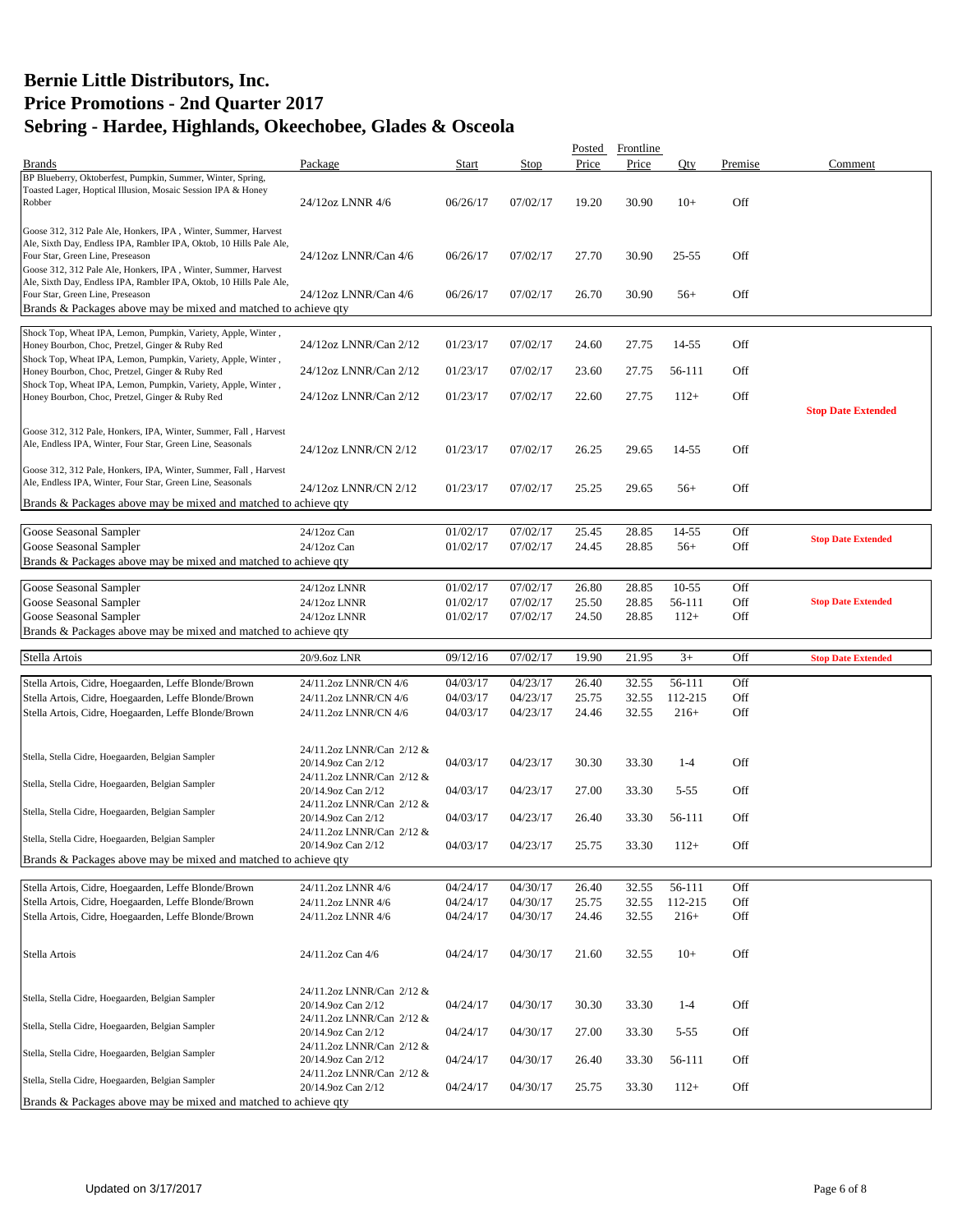|                                                                                                                                    |                           |          |          | Posted | Frontline |          |          |         |
|------------------------------------------------------------------------------------------------------------------------------------|---------------------------|----------|----------|--------|-----------|----------|----------|---------|
| <b>Brands</b>                                                                                                                      | Package                   | Start    | Stop     | Price  | Price     | Oty      | Premise  | Comment |
| Stella Artois, Cidre, Hoegaarden, Leffe Blonde/Brown                                                                               | 24/11.2oz LNNR/CN 4/6     | 05/01/17 | 07/02/17 | 26.40  | 32.55     | 56-111   | Off      |         |
| Stella Artois, Cidre, Hoegaarden, Leffe Blonde/Brown                                                                               | 24/11.2oz LNNR/CN 4/6     | 05/01/17 | 07/02/17 | 25.75  | 32.55     | 112-215  | Off      |         |
| Stella Artois, Cidre, Hoegaarden, Leffe Blonde/Brown                                                                               | 24/11.2oz LNNR/CN 4/6     | 05/01/17 | 07/02/17 | 24.46  | 32.55     | $216+$   | Off      |         |
|                                                                                                                                    |                           |          |          |        |           |          |          |         |
|                                                                                                                                    |                           |          |          |        |           |          |          |         |
| Stella, Stella Cidre, Hoegaarden, Belgian Sampler                                                                                  | 24/11.2oz LNNR/Can 2/12 & |          |          |        |           |          |          |         |
|                                                                                                                                    | 20/14.9oz Can 2/12        | 05/01/17 | 07/02/17 | 30.30  | 33.30     | $1 - 4$  | Off      |         |
| Stella, Stella Cidre, Hoegaarden, Belgian Sampler                                                                                  | 24/11.2oz LNNR/Can 2/12 & |          |          |        |           |          |          |         |
|                                                                                                                                    | 20/14.9oz Can 2/12        | 05/01/17 | 07/02/17 | 27.00  | 33.30     | $5 - 55$ | Off      |         |
| Stella, Stella Cidre, Hoegaarden, Belgian Sampler                                                                                  | 24/11.2oz LNNR/Can 2/12 & |          |          |        |           |          |          |         |
|                                                                                                                                    | 20/14.9oz Can 2/12        | 05/01/17 | 07/02/17 | 26.40  | 33.30     | 56-111   | Off      |         |
| Stella, Stella Cidre, Hoegaarden, Belgian Sampler                                                                                  | 24/11.2oz LNNR/Can 2/12 & |          |          |        |           |          |          |         |
|                                                                                                                                    | 20/14.9oz Can 2/12        | 05/01/17 | 07/02/17 | 25.75  | 33.30     | $112+$   | Off      |         |
| Brands & Packages above may be mixed and matched to achieve gty                                                                    |                           |          |          |        |           |          |          |         |
| Kona Longboard, Fire Rock, Pipeline, Wailua Wheat, Koko Brown,                                                                     |                           |          |          |        |           |          |          |         |
| Castaway, Big Wave, Lemongrass & Lavaman                                                                                           | 24/12oz LNNR 4/6          | 05/01/17 | 05/28/17 | 25.56  | 28.76     | $15+$    | On & Off |         |
| Brands & Packages above may be mixed and matched to achieve qty                                                                    |                           |          |          |        |           |          |          |         |
|                                                                                                                                    |                           |          |          |        |           |          |          |         |
| Kona Longboard, Castaway, Variety & Big Wave                                                                                       | 2/12/12 LNNR & Can        | 04/03/17 | 04/30/17 | 23.98  | 27.18     | $15+$    | On & Off |         |
| Brands & Packages above may be mixed and matched to achieve qty                                                                    |                           |          |          |        |           |          |          |         |
|                                                                                                                                    |                           |          |          |        |           |          |          |         |
| Widmer Hefeweizen, Drop Top Amber Ale, Drifter Pale Ale, Rotator                                                                   |                           |          |          |        |           |          |          |         |
| IPA, Upheaval, Alchemy & BRRR                                                                                                      | 24/12oz LNNR 4/6          | 04/03/17 | 04/30/17 | 28.80  | 32.00     | $15+$    | Off      |         |
|                                                                                                                                    |                           |          |          |        |           |          |          |         |
| Widmer Hefeweizen, Drop Top Amber Ale, Drifter Pale Ale, Rotator                                                                   |                           |          |          |        |           |          |          |         |
| IPA, Upheaval, Alchemy & BRRR                                                                                                      | 24/12oz LNNR 4/6          | 05/29/17 | 07/02/17 | 28.80  | 32.00     | $15+$    | Off      |         |
| Brands & Packages above may be mixed and matched to achieve gty                                                                    |                           |          |          |        |           |          |          |         |
|                                                                                                                                    |                           |          |          |        |           |          |          |         |
| SweetWater 420, IPA & Tacklebox                                                                                                    | 24/12oz LNNR/Can 2/12     | 10/10/16 | 12/30/17 | 27.00  | 29.15     | $5+$     | Off      |         |
| Brands & Packages above may be mixed and matched to achieve qty                                                                    |                           |          |          |        |           |          |          |         |
|                                                                                                                                    |                           |          |          |        |           |          |          |         |
|                                                                                                                                    |                           |          |          |        |           |          |          |         |
| SweetWater 420, IPA                                                                                                                | 24/16oz Can 6/4           | 1/2/17   | 12/30/17 | 28.50  | 33.45     | $2+$     | Off      |         |
| Brands & Packages above may be mixed and matched to achieve qty                                                                    |                           |          |          |        |           |          |          |         |
|                                                                                                                                    |                           |          |          |        |           |          |          |         |
| 3 Daughters Beach Blonde, Rod Bender, Stern Line, Bimini                                                                           |                           |          |          |        |           |          |          |         |
| Twist & Blonde Coffee                                                                                                              | 24/12oz Can 4/6           | 4/30/17  | 6/3/17   | 28.00  | 30.00     | $3+$     | Off      |         |
|                                                                                                                                    |                           |          |          |        |           |          |          |         |
| 3 Daughters Beach Blonde, Rod Bender, Stern Line, Bimini                                                                           |                           |          |          |        |           |          |          |         |
| Twist & Blonde Coffee                                                                                                              | 24/12oz Can 4/6           | 6/25/17  | 7/22/17  | 28.00  | 30.00     | $3+$     | Off      |         |
| Brands & Packages above may be mixed and matched to achieve qty                                                                    |                           |          |          |        |           |          |          |         |
|                                                                                                                                    |                           |          |          |        |           |          |          |         |
| Seagrams Family (Wild Berries, Strawberry Daiquiri, Peach Fuzzy Navel, Classic                                                     |                           |          |          |        |           |          |          |         |
| Lime Margarita, Calypso Colada, Black Cherry Fizz, Bahama Mama, Jamaican Me                                                        |                           |          |          |        |           |          |          |         |
| Happy, Lime Melonade, Pink Punch, Sangria, Mango, Mimosa, Raspberry                                                                |                           |          |          |        |           |          |          |         |
| Lemonade, Watermelon Splash, Blackberry Breezer, Kiwi Strawberry, Aloha Tini,<br>Apple Pomegranate, Orange Swirl & Pink Pineapple) | 24/12oz LNNR 6/4          | 11/01/16 | 12/31/17 | 19.16  | 23.94     | $10+$    | Off      |         |
| Brands & Packages above may be mixed and matched to achieve gty                                                                    |                           |          |          |        |           |          |          |         |
|                                                                                                                                    |                           |          |          |        |           |          |          |         |
| Magic Hat Family (#9, Dream Machine, Vinyl, Rye, Electric                                                                          |                           |          |          |        |           |          |          |         |
| Peel, Circus Boy, Limited Rls, Seasonals)                                                                                          | 24/12oz NR 4/6            | 5/1/17   | 6/30/17  | 27.27  | 30.30     | $5+$     | Off      |         |
|                                                                                                                                    |                           |          |          |        |           |          |          |         |
| Magic Hat Family (#9, Dream Machine, Vinyl, Rye, Electric                                                                          |                           |          |          |        |           |          |          |         |
| Peel, Circus Boy, Limited Rls, Seasonals)                                                                                          | 24/12oz NR 4/6            | 9/1/17   | 10/31/17 | 27.27  | 30.30     | $5+$     | Off      |         |
| Brands & Packages above may be mixed and matched to achieve qty                                                                    |                           |          |          |        |           |          |          |         |
|                                                                                                                                    |                           |          |          |        |           |          |          |         |
| Magic Hat Family (#9, Variety Packs & Seasonals)                                                                                   | 24/12oz 2/12 NR & Cn      | 3/1/17   | 4/30/17  | 24.15  | 27.10     | $5+$     | Off      |         |
|                                                                                                                                    |                           |          |          |        |           |          |          |         |
| Magic Hat Family (#9, Variety Packs & Seasonals)                                                                                   | 24/12oz 2/12 NR & Cn      | 7/1/17   | 8/31/17  | 24.15  | 27.10     | $5+$     | Off      |         |
|                                                                                                                                    |                           |          |          |        |           |          |          |         |
| Magic Hat Family (#9, Variety Packs & Seasonals)                                                                                   | 24/12oz 2/12 NR & Cn      | 12/1/17  | 12/31/17 | 24.15  | 27.10     | $5+$     | Off      |         |
| Brands & Packages above may be mixed and matched to achieve qty                                                                    |                           |          |          |        |           |          |          |         |